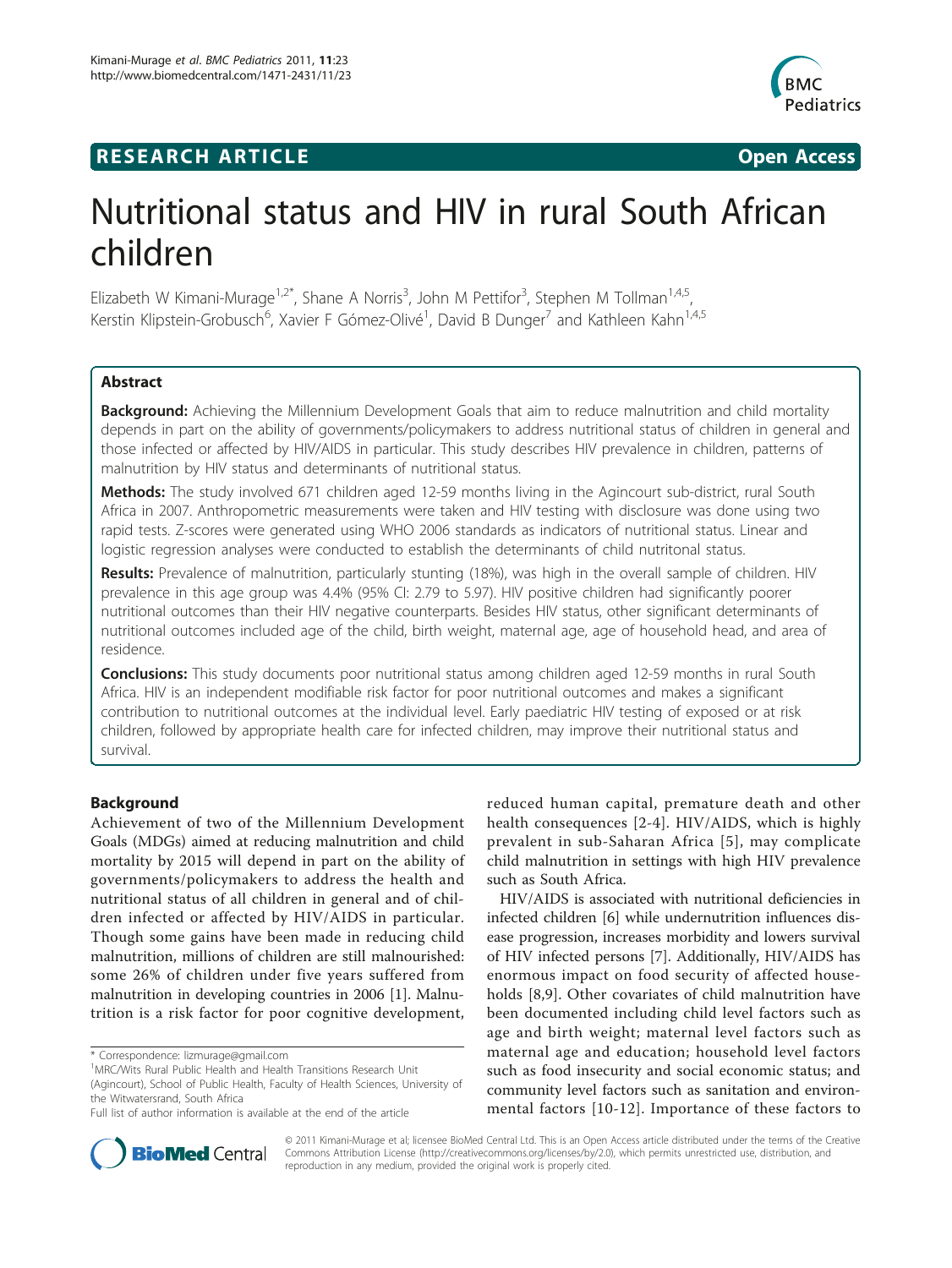nutritional status of children may vary with differing contexts, indicating the need for context-specific evidence.

South Africa, like neighbouring Southern African countries, is experiencing one of the most severe HIV epidemics in the world [[5\]](#page-11-0). Nationally, about a third of pregnant women visiting public antenatal clinics are HIV infected [[13\]](#page-11-0). Additionally, there are high levels of food insecurity at household level: about 35% of the total population lack food security, a vulnerability aggravated by HIV/AIDS in South Africa [[14](#page-11-0)]. Malnutrition remains highly prevalent in South Africa particularly in rural areas [[15\]](#page-11-0). It is against the backdrop of the dual burden of high HIV prevalence and high risk of malnutrition in South Africa, that this study was conducted.

The study investigates the prevalence of HIV infection among 12-59 months old children, patterns of nutritional status by HIV status, and determinants of malnutrition in this age group. Technicalities of HIV testing of young children and ethical issues limit evidence on nutritional status of HIV positive children in randomly selected samples at population level; this is a key strength of this study. Our study thus makes an important contribution in establishing the wellbeing of HIV positive children in a community setting.

# Methods

# Study Setting and Population

This study was conducted in the rural Agincourt sub-district of Mpumalanga Province, northeast South Africa, which borders Mozambique. It was nested within the Agincourt health and socio-demographic surveillance system (Agincourt HDSS), established in 1992 which covers the entire sub-district and follows some 70,000 people living in 11,700 households in 21 contiguous villages. The population comprises Tsonga-speaking people, some 30% of whom are of recent Mozambican origin, having entered South Africa mainly as refugees in the early to mid-1980s during the civil war in Mozambique. The area is dry with household plots too small to support subsistence farming. The area is characterised by high levels of poverty; the province in which the study area is located has one of the highest poverty rates in South Africa, at 64% [[16](#page-11-0)]. Labour migration is widespread involving up to 60% of workingage men and growing numbers of women [[17,18\]](#page-11-0). A network of five primary care clinics refers to a larger public health centre; the nearest district hospital is 25 kilometers away. Over a third of pregnant women visiting public health clinics in the area are HIV positive [\[13\]](#page-11-0).

# The Agincourt Health and Demographic Surveillance System (HDSS)

The Agincourt HDSS is a multiround prospective community study and involves systematic annual recording

of all births, deaths and migration events occuring in Agincourt since 1992. Individual characteristics including date of birth, sex, and nationality of origin are recorded. Additional data are collected as special census modules nested within the annual update rounds. These include education, child social grant uptake, union status and food security. An asset survey conducted in each household every two years gives a measure of household socioeconomic status. Detailed information on the Agincourt HDSS is provided elsewhere [\[19,20\]](#page-11-0).

Explanatory variables used in this study were obtained from the Agincourt HDSS: child's age and sex; birth weight; place of delivery; child's relationship to household head; age, nationality, highest education level, and marital/union status of the mother; mother's co-residence with child; age, sex and highest education level of household head; household food security and socio-economic status; and village of residence.

The food security data utilised in this study was collected in 2007 as a panel survey nested within the Agincourt HDSS. Food insecurity was defined as not having reported enough food to eat either in the last one month or in the last one year, whereas food secure households were characterized as households reporting sufficient to eat both in the last one month and one year respectively.

Household wealth index was constructed from the 2007 survey [[21\]](#page-11-0), which documented type and size of dwelling; water and sanitation facilities; electricity; modern assets such as fridge and television; transport assets such as bicycle and car; communication assets such as cellphone; and livestock such as cattle. A summated absolute score for the wealth indicator was constructed. To begin, each asset variable was coded with the same valence (i.e. increasing values correspond to greater socio-economic status (SES)) and effectively given equal weight by rescaling so that all values of a given asset variable fall within the range (0, 1). Assets were then categorized into five broad groups - 'modern assets', 'livestock assets', 'power supply', 'water and sanitation' and 'dwelling structure'. For each household within each asset group, the rescaled asset values were summed and then rescaled again to yield a group-specific value in the range (0, 1). Finally for each household, these five group-specific scaled values were summed to yield an overall asset score whose value could theoretically fall in the range (0, 5). Household wealth tertiles were generated from the absolute SES score using the Stata's xtile command and labelled as most poor (lowest 1/3), middle class, and least poor (highest 1/3).

# Growth Survey

We conducted a cross-sectional anthropometric survey between April and July 2007. This survey targetted 4000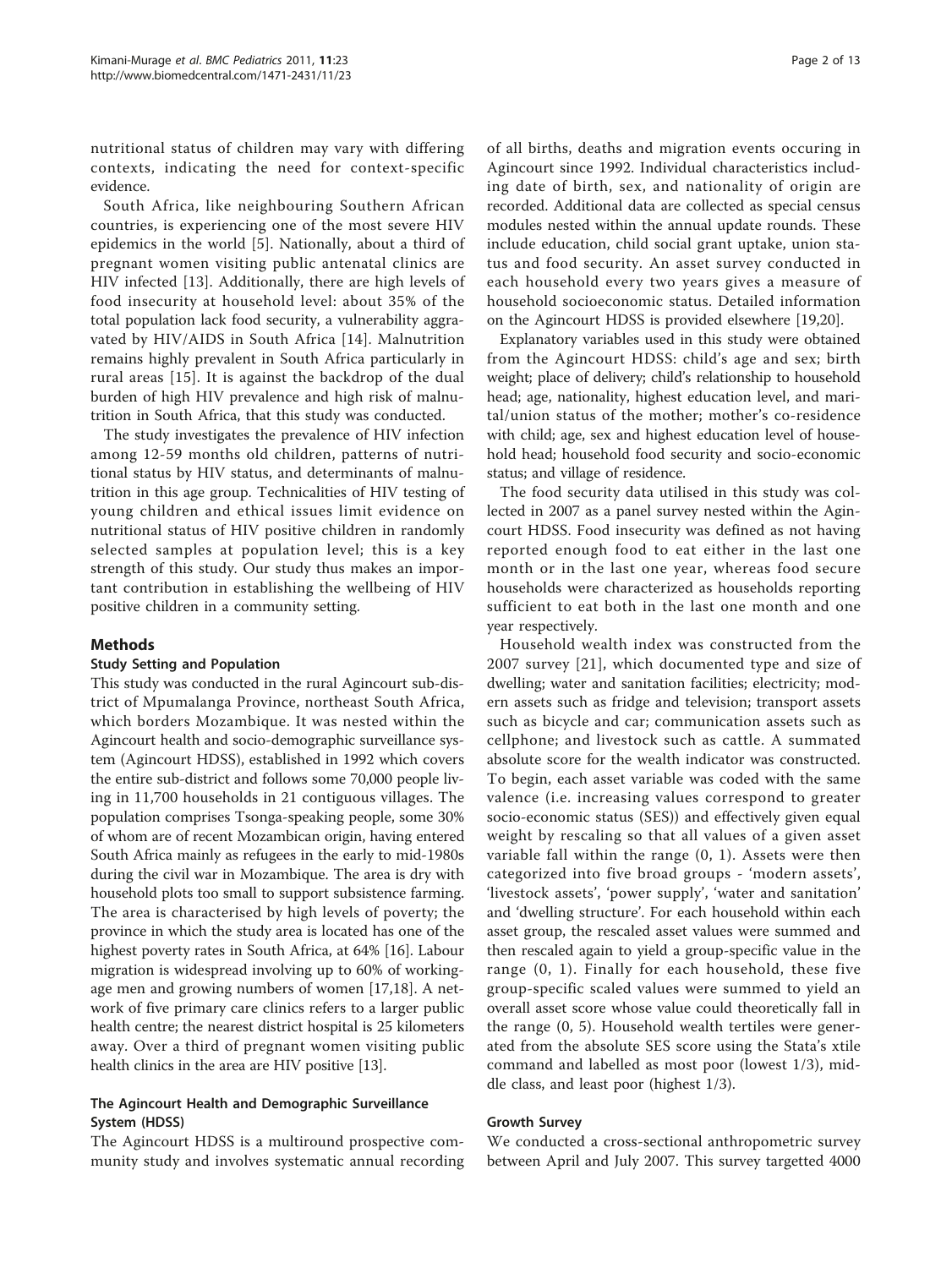children and adolescents aged between 1 and 20 years, who were permanent residents in the study area at the time of sampling and had lived in the study area at least 80% of their lives, since birth or since 1992 when the Agincourt HDSS started. The sample size was determined so as to get sufficient numbers per age and sex group. A total of 2000 girls and 2000 boys were targetted, 100 participants in each age and sex group. Over-sampling by 10-15 children per age and sex group was done to cater for possible non-participation of the target sample. A total of 4658 children were therefore sampled. The study sample was randomly selected from the Agincourt HDSS database described above, with the child as the sampling unit as follows: all the children aged 1-20 years in the database, meeting the inclusion criteria, were allocated a unique identity number, stratification was then done by age, sex and village and a random sample using the unique identity number was drawn from each strata proportionate to the population size of the village. More details on the sample can be obtained from a previous publication [[22](#page-11-0)]. The time between the most recent database and study fieldwork resulted in no participants under the age of one year. Hence for the purpose of this paper, children aged 12-59 months were included; a total of 671 children.

Invitation to participate was initiated during a home visit at which informed consent to participate in the growth survey was obtained from the caregiver (caregiver refers to mother or non-mother caregiver who was the usual carer of the child). Data were collected during weekends in schools centrally located within the study villages. Anthropometric measurements included height and weight: height was measured using a stadiometer (Holtain, UK) calibrated in millimeters. For all children aged less than 24 months, length was measured using an inelastic tape measure in a recumbent position on a flat surface. Weight in kilograms (to one decimal point) was determined using a mechanical bathroom scale (Hanson, UK). All anthropometric measurements were taken according to standard procedures [[23](#page-11-0)]. To standardise measurements and enhance quality, each measurement was conducted by a dedicated lay fieldworker specifically trained in the technique by experts in the field.

Height-for-age z-scores (HAZ), weight-for-age z-scores (WAZ), and weight-for-height (WHZ) z-scores were generated using the 2006 WHO standards, through use of the WHO Anthro 2005 program, Beta Version [[24\]](#page-11-0). The 2006 WHO standards were developed following the Multicentre Growth Reference Study (MGRS) commissioned by the WHO, implemented between 1997 and 2003. The study was conducted internationally in diverse countries including Brazil, India, Ghana, Norway, Oman and the USA. The study involved healthy breastfed children that were raised in conducive environments that enhance full growth potential [[25,26\]](#page-11-0). The 2006 WHO standards are recommended for international use, and this is justified further by earlier studies that indicated that the growth of young children is similar across different ethnic backgrounds [[27\]](#page-11-0). Stunting, underweight and wasting were determined as z-scores <-2 respectively [\[28](#page-11-0)].

HIV testing of children aged 12-59 months was carried out after anthropometric measurements were taken. Informed consent for the HIV test was obtained separately from the earlier consent for anthropometric measurements. Pre-test counselling was given to the caregiver of the child before the test was done. Blood was obtained from each child through a finger prick. Two rapid tests: Uni-Gold™ (Trinity Biotech, Bray, Ireland) and Determine™ (Abbott, Wiesbaden, Germany) were performed concurrently in accordance with WHO recommendations for HIV screening in children [[29\]](#page-11-0). Of the 671 children aged 12-59 months in the study, 640 consented to testing, a 95% response rate. A child was defined as HIV negative if both tests were negative, HIV positive if both tests were positive, and indeterminate if either of the tests was negative and the other positive. The result was given to the caregiver if s/ he wished to know the status. All but two respondents requested the result; one refused and one could not wait for the result due to other commitments but was informed later. All caregivers of HIV positive children and those with indeterminate results (only one) were counselled and referred for a confirmatory test, further counselling and other support at the nearest primary health care facility. Similarly, all children identified as malnourished were referred to local clinics for nutritional advice and support; these had been fully briefed on the study.

# Ethical Clearance

Ethical clearance for the two studies was granted seperately by the University of the Witwatersrand Committee for Research on Human Subjects, (Medical). Ethical clearance number for the 2007 growth survey is M070244, while for the Agincourt HDSS is M960720. Informed consent was obtained from the children's caregivers.

#### Data Analysis

Data analysis using Stata version 10.0 (StataCorp LP, College Station, Texas, USA) describes by HIV status, mean HAZ, WAZ and WHZ (and their standard deviations), as well as prevalence of stunting, underweight and wasting. T-test and oneway ANOVA were used to test for statistically significant differences in means by HIV status, while Chi-square test was used for proportions.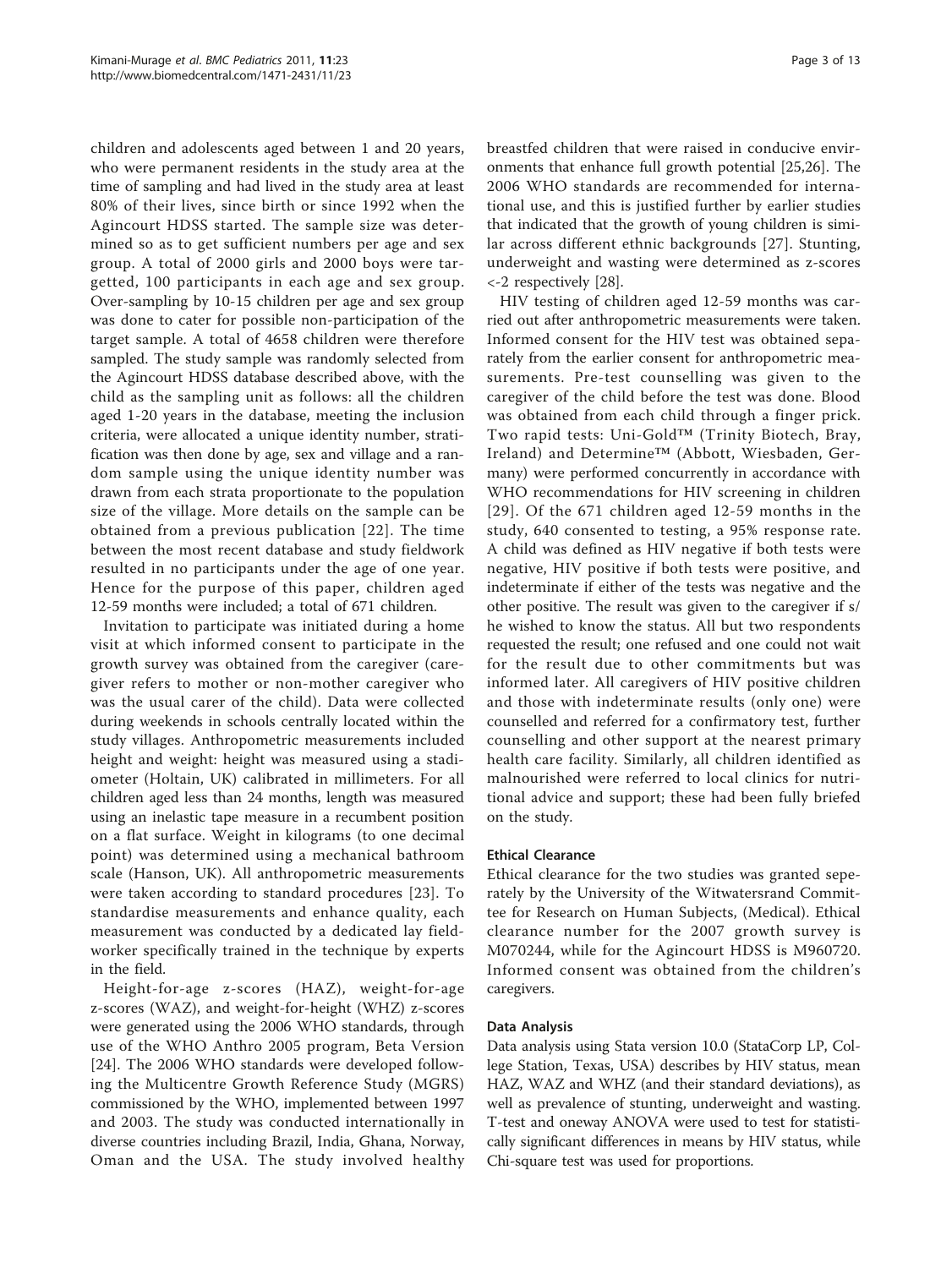Univariate linear and logistic regression were done to investigate the association of independent variables, listed above, to nutritional outcomes. Categories for covariates such as birth weight and mother's/household head's age, were created for ease of interpretation with regards to policy implications. Missing values for each variable were allocated an independent category in the regression models to maintain all participants in the analysis. The variables affected include birth weight obtained from the Road-to-Health card (22% missing values), household head education (10% missing values), mother's education (7% missing values), food security (6% missing values), socio-economic status (2.5% missing values), and mother's age, mother's nationality and household head relationship to child (<2% missing values each). Explanatory variables found to be significantly associated with the outcome variable at the 10% level of significance in the univariate analysis were included in the multivariate linear and logistic regression analysis. HIV status was maintained in all the models, being the key predictor of interest. Bias due to nonresponse was examined using data from Agincourt HDSS whereby comparisons between participants and non-participants were made using chi-square test and t-test. A p-value of <0.05 was considered statistically significant in all the analysis.

# Results

This study involved 671 children aged 12-59 months in 2007: 338 (50.4%) boys and 333 (49.6%) girls. About a quarter of sampled children aged less than five years did not participate in the study. Comparisons of demographic variables between participants and non-participants are shown on Table [1.](#page-4-0) For most of the demographic variables included, there were no significant differences. However non-participants were significantly younger, had younger mothers and were more likely to have a grandparent as the head of household ( $p < 0.05$ , respectively). (Table [1](#page-4-0))

# Characteristics by HIV status

Of the study participants, 612 were HIV negative, 28 HIV positive, and 31 were not tested (no consent for the test), resulting in a HIV prevalence of 4.4% (95% CI: 2.79 to 5.97) in this age group; 3.1% (95% CI: 1.20 to 5.03) in boys and 5.6% (95% CI: 3.10 to 8.20) in girls. The non-participation for the test was mainly because of the decision-maker being unavailable to give consent and this was largely because they were migrant workers, working away from home.

Table [2](#page-5-0) shows the characteristics of study participants by HIV status. The mean birth weight for all children was 3.1 kg (SD; 0.49) and 10% of children had low birth weight (<2.5 kg). HIV positive children had significantly lower mean birth weight compared to HIV negative children ( $p = 0.029$ ). Mothers of HIV positive children were significantly older than mothers of HIV negative children ( $p = 0.029$ ), with two-thirds being in the age category 25-34 years (67%). Mothers of HIV positive children had a significantly lower level of education compared to those of HIV negative children ( $p = 0.017$ ). Twenty one mothers did not co-reside with their children (3% of the total sample, 81% of whom had died). A significantly higher proportion of mothers of HIV positive children ( $p = 0.018$ ) did not co-reside with the child.

#### Nutritional outcomes

The prevalence of stunting was 18% in this age group  $(n = 117)$ , but though higher in HIV positive children (29%) than HIV negative children (18%), the difference did not reach statistical significance ( $p = 0.136$ ). Prevalence of underweight was  $10\%$  (n = 67), while that of wasting was 7% ( $n = 44$ ). There was also no significant difference in the levels of underweight and wasting by HIV status ( $p = 0.480$  and  $p = 0.389$ , respectively). Height- and weight-for-age and weight-for-height z-scores were all significantly lower in HIV positive children compared to HIV negative children ( $p < 0.05$ ) as indicated in the univariate results (Table [3](#page-7-0), [4](#page-8-0) &[5](#page-9-0), respectively).

# Determinants of child nutritional status

Results of regression analysis are shown on Tables [3,](#page-7-0) [4](#page-8-0) and [5.](#page-9-0) Only variables that were significantly associated with nutritional status from the univariate analyses at the 10% level of significance are included in the tables.

# Height- and weight-for-age and weight-for-height z-scores

Key determinants of HAZ were at child level: HIV status, child's age and birth weight; and at maternal level: mother's age (all  $p < 0.050$ ). HIV positive children had significantly lower HAZ than HIV negative children (p = 0.001); age was positively associated with HAZ (p < 0.001); low birth weight was negatively associated with HAZ (p < 0.001); while children of mother's aged 15- 24 years had significantly lower HAZ than of mothers aged 25-34 years ( $p = 0.005$ ) (Table [3\)](#page-7-0). Key determinants of WAZ were at child level: HIV status and birth weight; at maternal level: mother's age; and at household level: household head's age (all  $p < 0.050$ ). HIV positive status was negatively associated with WAZ ( $p = 0.001$ ); low birth weight was negatively associated with WAZ (p < 0.001); children of mother's aged 15-24 years had significantly lower WAZ than of mothers aged 25-34 years ( $p = 0.011$ ); while children of household heads younger than 35 years had lower z-scores compared to those of household heads in the age-category 35-49 years ( $p = 0.047$ ) (Table [4\)](#page-8-0). Key determinants of WHZ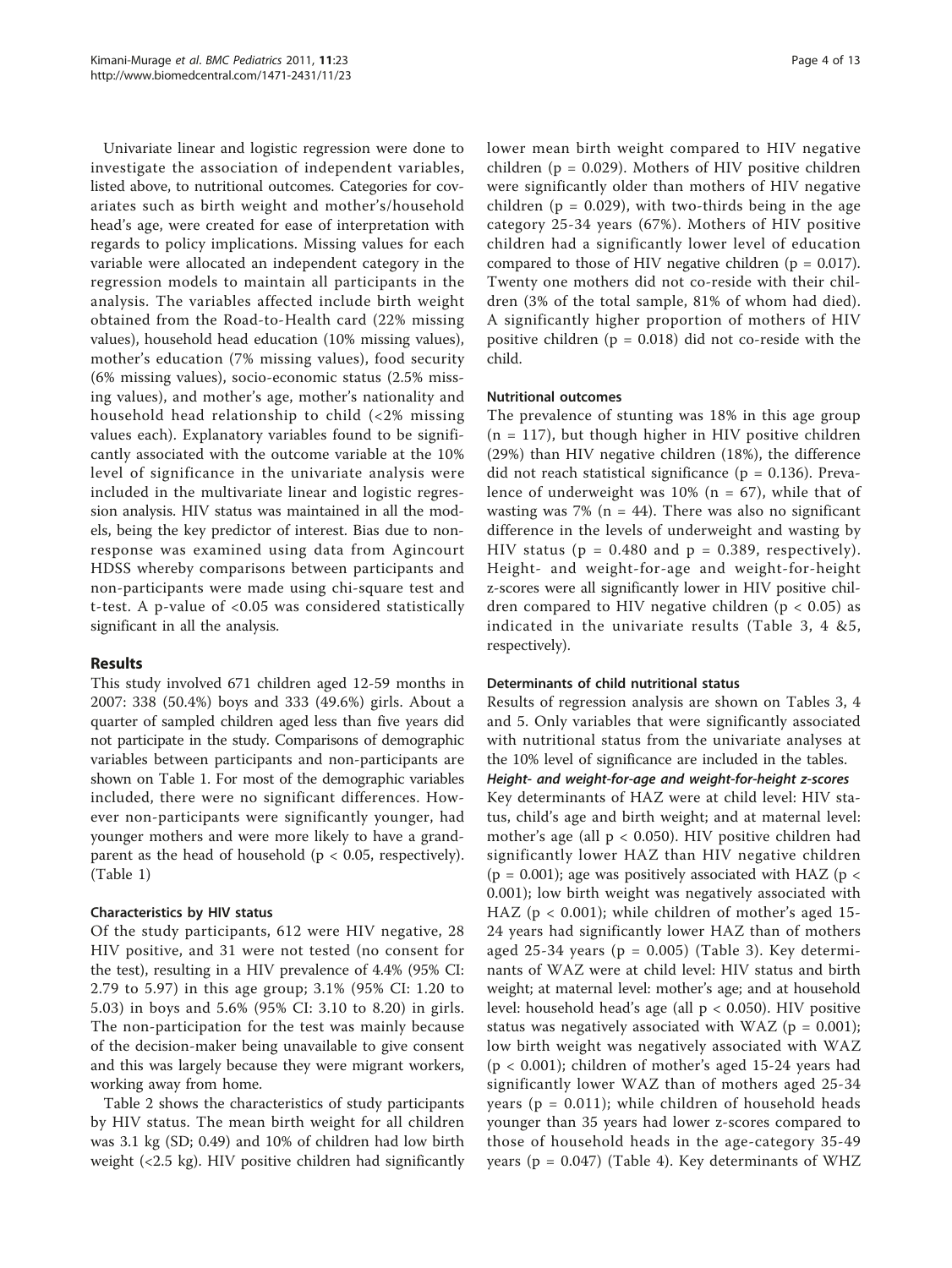<span id="page-4-0"></span>Table 1 Comparison of participants' and nonparticipants' characteristics (n = 902), Agincourt, South Africa (2007)

| Characteristic                          | <b>Non-participants</b><br>$(n = 231)$ | <b>Participants</b><br>$(n = 671)$ | Р-<br>Value |
|-----------------------------------------|----------------------------------------|------------------------------------|-------------|
| <b>Child Characteristics</b>            |                                        |                                    |             |
| Child age in years [mean<br>$(SD)^{-1}$ | 2.3(1.1)                               | 2.5(1.1)                           | 0.012       |
| Child Sex (%)                           |                                        |                                    |             |
| Boys                                    | 48.9                                   | 50.2                               | 0.732       |
| Girls                                   | 51.1                                   | 49.8                               |             |
| Birth weight [mean (SD)]                | 3.0                                    | 3.1                                | 0.161       |
| Birth weight categories<br>(% )         |                                        |                                    |             |
| Low; $<$ 2.5 kg                         | 9.4                                    | 10.3                               | 0.706       |
| Normal; 2.5 kg                          | 90.6                                   | 89.7                               |             |
| <b>Maternal Characteristics</b>         |                                        |                                    |             |
| Mother's age (%)                        |                                        |                                    |             |
| $15 - 24$                               | 41.6                                   | 31.4                               |             |
| $25 - 34$                               | 40.7                                   | 42.0                               | 0.005       |
| $35+$                                   | 17.7                                   | 26.2                               |             |
| Mother's Nationality (%)                |                                        |                                    |             |
| South African                           | 68.6                                   | 66.1                               | 0.496       |
| Mozambican                              | 31.4                                   | 33.9                               |             |
| Mother's Education (%)                  |                                        |                                    |             |
| None                                    | 10.7                                   | 13.3                               | 0.580       |
| Less than completed                     | 65.6                                   | 62.6                               |             |
| secondary<br>Secondary & Tertiary       | 23.7                                   | 24.2                               |             |
| Mother Union Status (%)                 |                                        |                                    |             |
|                                         |                                        |                                    | 0.719       |
| Currently in union<br>Not in union      | 46.3<br>53.7                           | 47.7<br>52.3                       |             |
|                                         |                                        |                                    |             |
| Mother co-residence                     |                                        |                                    |             |
| Co-residing                             | 96.1                                   | 96.9                               | 0.575       |
| Not co-residing                         | 3.9                                    | 3.1                                |             |
| Delivery place (%)                      |                                        |                                    |             |
| Health facility                         | 87.3                                   | 84.6                               | 0.340       |
| Home                                    | 12.7                                   | 15.4                               |             |
| Household<br><b>Characteristics</b>     |                                        |                                    |             |
| Household head Age                      |                                        |                                    |             |
| 15-34                                   | 13.5                                   | 11.1                               |             |
| 35-49                                   | 38.0                                   | 42.4                               | 0.406       |
| 50+ years                               | 48.5                                   | 46.6                               |             |
| Household head Sex                      |                                        |                                    |             |
| Male                                    | 62.0                                   | 65.1                               | 0.396       |
| Female                                  | 38.0                                   | 34.9                               |             |
| Household head<br>Education             |                                        |                                    |             |
| None                                    | 47.0                                   | 41.1                               |             |
| Less than completed<br>secondary        | 36.4                                   | 45.8                               | 0.061       |
| Secondary & Tertiary                    | 16.7                                   | 13.1                               |             |
| Relationship to child                   |                                        |                                    |             |
| Parent                                  | 32.9                                   | 42.7                               |             |

#### Table 1 Comparison of participants' and non-participants' characteristics (n = 902), Agincourt, South Africa (2007) (Continued)

| Grandparent                     | 50.7 | 44.8 | 0.026 |
|---------------------------------|------|------|-------|
| Other                           | 16.5 | 12.5 |       |
| Food Security                   |      |      |       |
| Enough                          | 78.1 | 80.0 | 0.566 |
| Not enough                      | 21.9 | 20.0 |       |
| <b>SES Tertiles</b>             |      |      |       |
| Most poor                       | 42.7 | 39.6 |       |
| Middle                          | 26.4 | 31.7 | 0.336 |
| Least poor                      | 30.9 | 28.8 |       |
| Area of Residence               |      |      |       |
| Mainly South African<br>village | 91.3 | 92.6 | 0.554 |
| Mainly Mozambican<br>village    | 8.7  | 7.5  |       |

<sup>1</sup>Age at the time of sampling.

were only at child level and included child's age and birth weight. Both age and low birth weight were negatively associated with WHZ ( $p = 0.001$  &  $p < 0.001$ , respectively). (Table [5\)](#page-9-0)

#### Stunting, underweight and wasting

Key determinants of stunting included child's age, and area of residence. Age was negatively associated with stunting  $(p < 0.001)$ ; while children living in villages mainly inhabited by people of Mozambican origin had more than two-fold higher odds of being stunted ( $p =$ 0.024). Association of stunting with mother's age was borderline ( $p = 0.051$ ), with children born to mothers younger than 25 years having a 1.6 higher odds of being stunted than children born to older mothers aged 35- 49 years (Table [3\)](#page-7-0). Only low birth weight was a significant predictor of underweight: children with low birth weight had three-fold higher odds of being underweight than other children ( $p = 0.002$ ) (Table [4\)](#page-8-0). No factor was significantly associated with wasting (Table [5\)](#page-9-0).

# Summary of determinants

Key predictors of nutritional status in children aged 12-59 months in Agincourt include child's HIV status, child's age, birth weight, maternal age, age of household head, and area of residence. HIV status was strongly associated with z-scores but its association with stunting, underweight and wasting was not significant at 5% level of significance.

#### **Discussion**

This study has described the prevalence of HIV, nutritional outcomes by HIV status, and determinants of nutritional status among children 12-59 months living in rural South Africa. Nutritional status was determined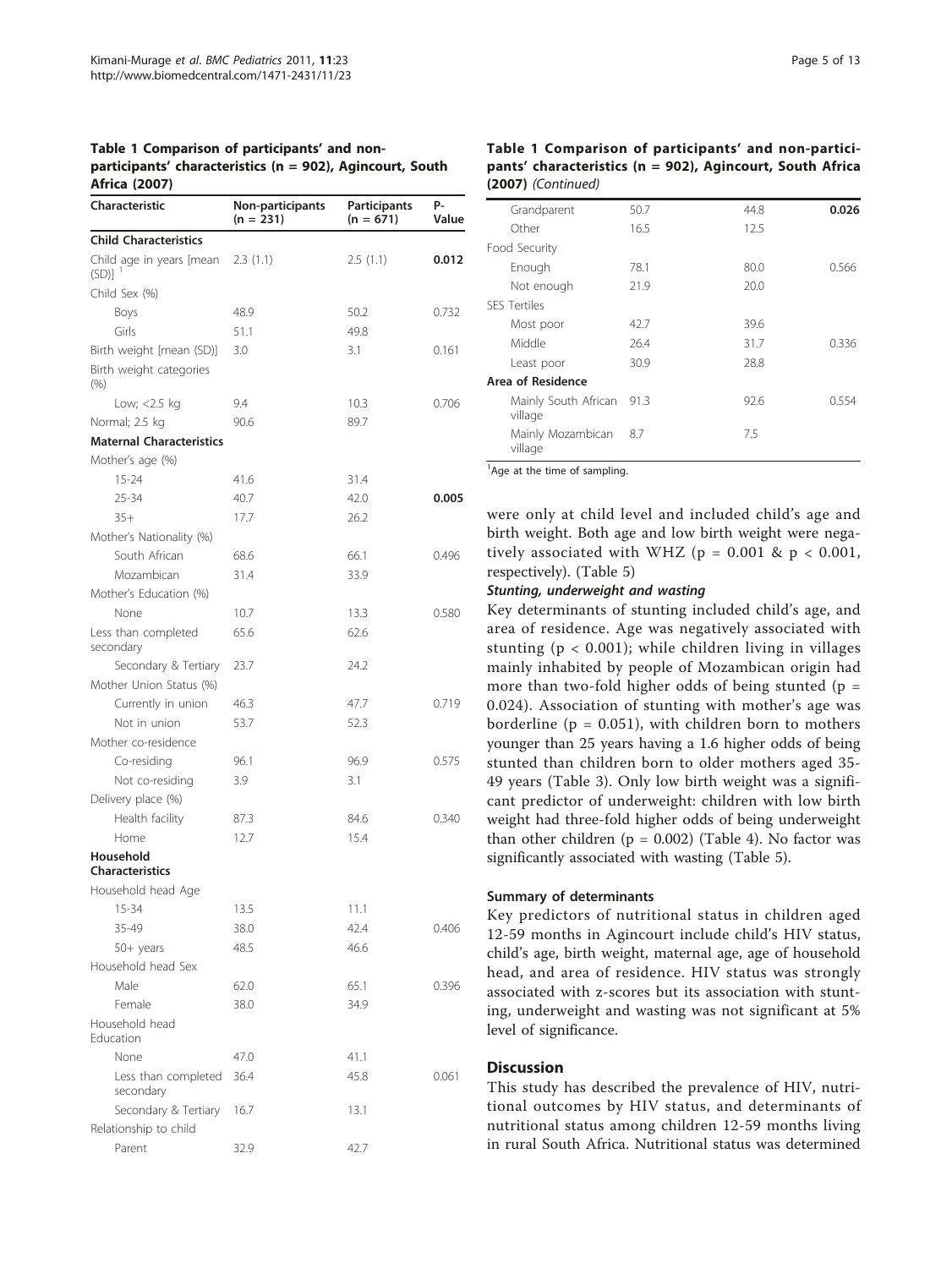# <span id="page-5-0"></span>Table 2 Characteristics of study participants by HIV status (n = 671), Agincourt, South Africa (2007)

| $\sim$ Characteristics of staaj participative sy The Status (ii – of I)) rightcoard South Annea (2007) | All $[n = 671]$ | HIV-        |                         |                   |                                                |                                            |
|--------------------------------------------------------------------------------------------------------|-----------------|-------------|-------------------------|-------------------|------------------------------------------------|--------------------------------------------|
| Characteristic                                                                                         |                 | $[n = 612]$ | $HIV+$ [n = 28] Unknown | status $[n = 31]$ | P-Value<br>[comparing all<br>three categories] | P-value<br>[comparing HIV-<br>& HIV+ only] |
| <b>Child Characteristics</b>                                                                           |                 |             |                         |                   |                                                |                                            |
| Child age in years [mean (SD)] $(n = 671)^T$                                                           | $3.1$ $[1.1]$   | $3.1$ [1.1] | $3.1$ $[1.2]$           | 3.3 [1.0]         | 0.636                                          | 0.968                                      |
| Child Sex $(\%)(n = 670)$                                                                              |                 |             |                         |                   |                                                |                                            |
| Boys ( $n = 338$ )                                                                                     | 50.3            | 50.8        | 35.7                    | 54.8              |                                                |                                            |
| Girls ( $n = 333$ )                                                                                    | 49.6            | 49.2        | 64.3                    | 45.2              | 0.259                                          | 0.118                                      |
| Birth weight (continuous) [mean (SD)]<br>$(n = 522)$                                                   | 3.1 [0.49]      | 3.1 [0.48]  | 2.9 [0.54]              | 3.2 [0.62]        | 0.062                                          | 0.029                                      |
| Birth weight categories $%$ (%) (n = 522)                                                              |                 |             |                         |                   |                                                |                                            |
| Low; $<2.5$ kg (n = 54)                                                                                | 10.3            | 9.9         | 16.0                    | 14.3              | 0.515                                          | 0.323                                      |
| Normal; 2.5 kg ( $n = 468$ )                                                                           | 89.7            | 90.1        | 84.0                    | 85.7              |                                                |                                            |
| <b>Maternal Characteristics</b>                                                                        |                 |             |                         |                   |                                                |                                            |
| Mother's age $(\%)$ (n = 659)                                                                          |                 |             |                         |                   |                                                |                                            |
| $15-24 (n = 77)$                                                                                       | 31.4            | 33.0        | 11.1                    | 19.4              |                                                |                                            |
| $25-34$ (n = 207)                                                                                      | 42.0            | 40.1        | 66.7                    | 45.2              | 0.029                                          | 0.017                                      |
| $35+ (n = 175)$                                                                                        | 26.6            | 26.3        | 22.2                    | 35.5              |                                                |                                            |
| Mother's Nationality (%) ( $n = 658$ )                                                                 |                 |             |                         |                   |                                                |                                            |
| South African ( $n = 435$ )                                                                            | 66.1            | 65.3        | 59.3                    | 87.1              | 0.033                                          | 0.517                                      |
| Mozambican ( $n = 223$ )                                                                               | 33.9            | 34.7        | 40.7                    | 12.9              |                                                |                                            |
| Mother's Education $(\%)$ (n = 625)                                                                    |                 |             |                         |                   |                                                |                                            |
| None $(n = 83)$                                                                                        | 13.3            | 13.3        | 23.0                    | 3.5               |                                                |                                            |
| $<$ completed secondary (n = 381)                                                                      | 62.6            | 62.3        | 69.2                    | 62.1              | 0.078                                          | 0.089                                      |
| Secondary & Tertiary ( $n = 191$ )                                                                     | 24.2            | 24.4        | 7.7                     | 34.5              |                                                |                                            |
| Mother Union Status (%) ( $n = 671$ )                                                                  |                 |             |                         |                   |                                                |                                            |
| Currently in union ( $n = 320$ )                                                                       | 47.7            | 48.2        | 39.3                    | 45.2              | 0.626                                          | 0.356                                      |
| Not in union $(n = 351)$                                                                               | 52.3            | 51.2        | 60.7                    | 54.8              |                                                |                                            |
| Mother co-residence ( $n = 671$ )                                                                      |                 |             |                         |                   |                                                |                                            |
| Co-residing ( $n = 650$ )                                                                              | 96.9            | 97.2        | 89.3                    | 96.8              | 0.062                                          | 0.018                                      |
| Not co-residing ( $n = 21$ )                                                                           | 3.1             | 2.8         | 10.7                    | 3.3               |                                                |                                            |
| Delivery place $(\%)$ (n = 671)                                                                        |                 |             |                         |                   |                                                |                                            |
| Health facility ( $n = 568$ )                                                                          | 84.7            | 84.2        | 85.7                    | 93.6              | 0.362                                          | 0.824                                      |
| Home $(n = 103)$                                                                                       | 15.4            | 15.9        | 14.3                    | 6.5               |                                                |                                            |
| <b>Household Characteristics</b>                                                                       |                 |             |                         |                   |                                                |                                            |
| Household head Age ( $n = 668$ )                                                                       |                 |             |                         |                   |                                                |                                            |
| $15-34 (n = 74)$                                                                                       | 11.1            | 10.8        | 21.4                    | 6.5               |                                                |                                            |
| $35-49$ (n = 283)                                                                                      | 42.4            | 41.7        | 50.0                    | 48.4              | 0.191                                          | 0.076                                      |
| 50+ years ( $n = 311$ )                                                                                | 46.6            | 47.5        | 28.6                    | 45.2              |                                                |                                            |
| Household head Sex ( $n = 668$ )                                                                       |                 |             |                         |                   |                                                |                                            |
| Male ( $n = 435$ )                                                                                     | 65.1            | 66.2        | 50.0                    | 58.1              | 0.150                                          | 0.078                                      |
| Female ( $n = 233$ )                                                                                   | 34.9            | 33.8        | 50.0                    | 41.9              |                                                |                                            |
| Household head Education ( $n = 603$ )                                                                 |                 |             |                         |                   |                                                |                                            |
| None ( $n = 248$ )                                                                                     | 41.1            | 41.8        | 40.0                    | 28.0              |                                                |                                            |
| < completed secondary ( $n = 276$ )                                                                    | 45.8            | 45.6        | 52.0                    | 44.0              | 0.187                                          | 0.722                                      |
| Secondary & Tertiary ( $n = 79$ )                                                                      | 13.1            | 12.7        | 8.0                     | 28.0              |                                                |                                            |
| Relationship to child ( $n = 663$ )                                                                    |                 |             |                         |                   |                                                |                                            |
| Parent ( $n = 283$ )                                                                                   | 42.7            | 42.9        | 50.0                    | 32.3              |                                                |                                            |
| Grandparent ( $n = 297$ )                                                                              | 44.8            | 44.7        | 42.9                    | 48.4              | 0.546                                          | 0.623                                      |
| Other ( $n = 83$ )                                                                                     | 12.5            | 12.4        | 7.1                     | 19.4              |                                                |                                            |
| Food Security ( $n = 629$ )                                                                            |                 |             |                         |                   |                                                |                                            |
| Enough ( $n = 503$ )                                                                                   | 80.0            | 79.2        | 78.6                    | 96.7              | 0.064                                          | 0.940                                      |
| Not enough ( $n = 126$ )                                                                               | 20.0            | 20.8        | 21.4                    | 3.3               |                                                |                                            |
|                                                                                                        |                 |             |                         |                   |                                                |                                            |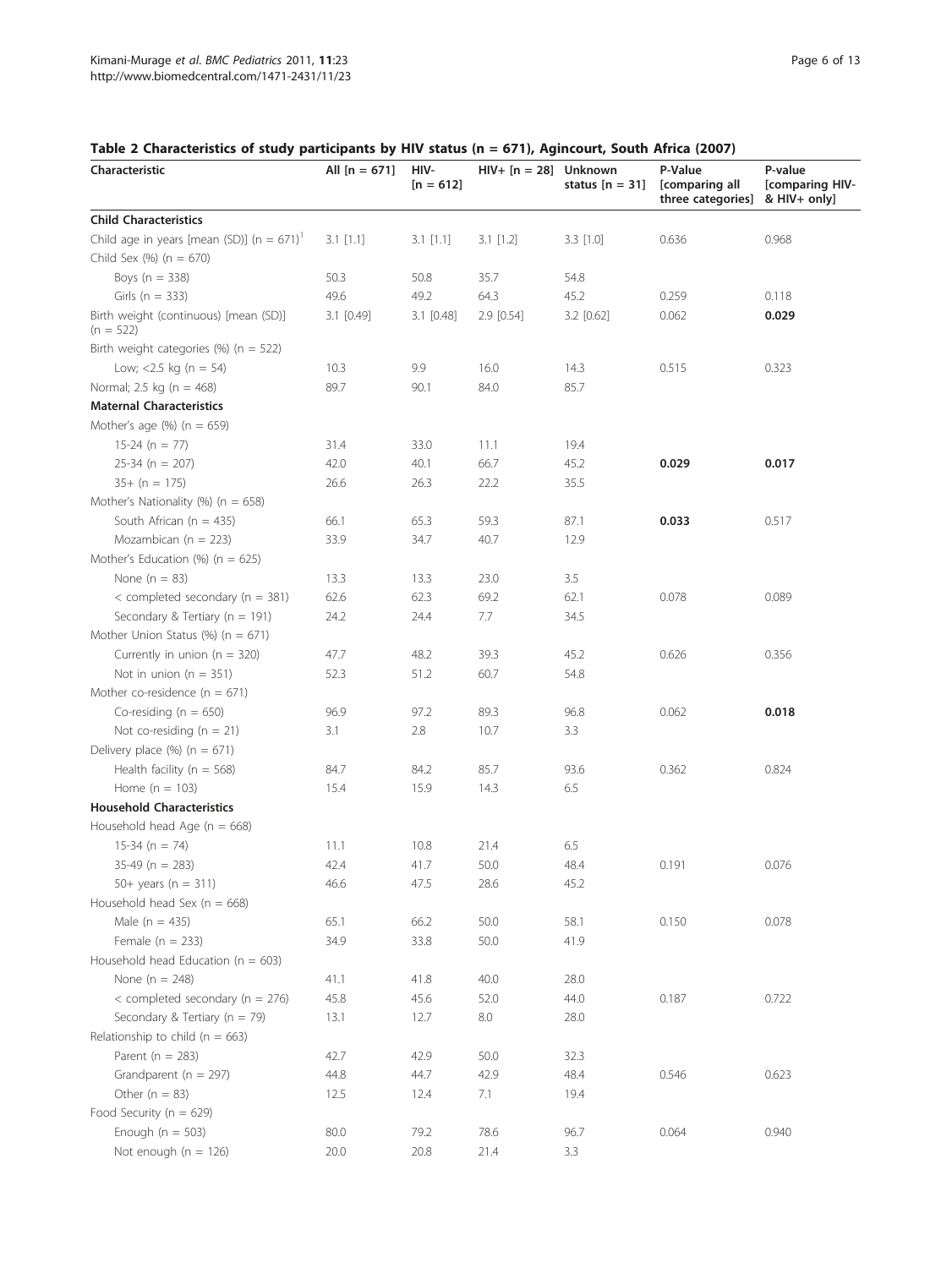| Most poor $(n = 218)$                  | 33.3                                            | 33.3                                            | 42.9 | 29.0 |       |       |
|----------------------------------------|-------------------------------------------------|-------------------------------------------------|------|------|-------|-------|
| Middle ( $n = 218$ )                   | 33.3                                            | 34.0                                            | 35.7 | 19.4 | 0.126 | 0.392 |
| Least poor $(n = 218)$                 | 33.3                                            | 32.9                                            | 21.4 | 51.6 |       |       |
|                                        |                                                 |                                                 |      |      |       |       |
|                                        |                                                 | 92.1                                            | 96.4 | 96.8 | 0.461 | 0.406 |
| Mainly Mozambican village ( $n = 50$ ) | - 7.5                                           | 7.8                                             | 3.6  | 3.2  |       |       |
|                                        | SES Tertiles ( $n = 654$ )<br>Area of Residence | Mainly South African village ( $n = 621$ ) 92.6 |      |      |       |       |

Table 2 Characteristics of study participants by HIV status (n = 671), Agincourt, South Africa (2007) (Continued)

<sup>1</sup>Age at interview date

using height- and weight-for-age and weight-for-height z-scores. HIV positive children had poorer nutritional outcomes compared to their HIV negative counterparts. In addition to HIV, important covariates of children's nutritional status at the child, household and community level were detected. At child level, these included child's age and birth weight; at maternal level, maternal age; at household level, age of household head; and at community level, area of residence.

The HIV prevalence in this study is seemingly low and is comparable to 2005 national estimates among children aged 2-4 years (5%) in South Africa [\[30\]](#page-11-0), despite high HIV prevalence among women of child-bearing age [\[13](#page-11-0)]. Prevention of mother to child transmission (PMTCT) programs have been scaled up in South Africa in the last few years and some progress has been made for example with regards to antenatal HIV testing and uptake of nevirapine for infected mothers [[31](#page-11-0)]. This prevalence of HIV in children is however important both for individual wellbeing of the children and for public health purposes. HIV infection influences nutritional outcomes of infected children at an individual level [[6\]](#page-11-0), while malnutrition in HIV infected children leads to higher mortality [\[7](#page-11-0)]. HIV in children has been associated with remarkable demographic impacts in South Africa. Dorrington et al. (2006) estimated that 44% of mortality among children aged 0-14 years was due to HIV despite only 2% of this age group being infected [\[32](#page-12-0)]. The higher prevalence of HIV observed in girls compared to boys cannot be fully explained in this study, but may result from longer survival of HIV positive girls. Although numbers are small, during a one year follow-up of the HIV positive children, two boys died and no girls [[33](#page-12-0)].

This study documents a high prevalence of undernutrition, particularly stunting, which is more prevalent in HIV positive children. The higher vulnerability of HIV positive children to poorer nutritional outcomes in this study may be influenced by their HIV status, since after controlling for other covariates of nutritional status in children, HIV status remained a significant determinant of many of the outcomes. Growth failure has been associated with HIV elsewhere in sub-Saharan Africa [[7](#page-11-0)[,34](#page-12-0)] and in South Africa in particular [[35\]](#page-12-0). In settings with

unhygienic environments and poor water, infections in young children - particularly diarrhoea - are important causes of undernutrition [\[36\]](#page-12-0). Recurrent illnesses such as diarrhoea, exacerbated in HIV positive children due to lowered immunity, may play a major role in poor nutritional outcomes. This study also documented other vulnerabilities that may jeopardize the nutritional status of HIV positive children relative to their HIV negative counterparts. These include lower birth weight, lower maternal education and less likelihood of maternal coresidence with child mainly due to death.

Consistent with other studies in developing countries [[10](#page-11-0)], child level factors including birth weight and child's age emerged as key. Though further investigations are needed to establish the causes of low birth weight in this setting, one factor may be maternal health and the impact of HIV exposure, as a third of pregnant women visiting public health facilities are HIV infected [[13\]](#page-11-0). Maternal HIV infection which leads to higher rates of maternal opportunistic infections has particularly been associated with foetal growth retardation leading to smaller size and low birth weight [[37\]](#page-12-0). Birth weight was lower in HIV positive children compared to their negative counterparts as also found in other studies in sub-Saharan Africa [[38](#page-12-0)]. Child age was differentially related to nutritional status. With regards to height-forage z-scores and stunting, indicators for chronic malnutrition, older children had better outcomes, while with regards to weight-for-height z-scores, older children had poorer outcomes. The height-for-age z-scores and higher stunting in younger children may be associated with low birth weight, followed by catch up growth in the older years. The poorer outcomes related to weightfor-height z-scores in older children may be associated with feeding practices, which may be associated with compromised hygienic practices, hence infections [[39-41\]](#page-12-0).

The maternal level factor found to be significantly associated with child's nutritional status was maternal age. Maternal age has been documented in other studies in the developing world as an important risk factor for child malnutrition [\[11](#page-11-0)]. The increased risk of malnutrition in children of younger mothers may relate to inexperience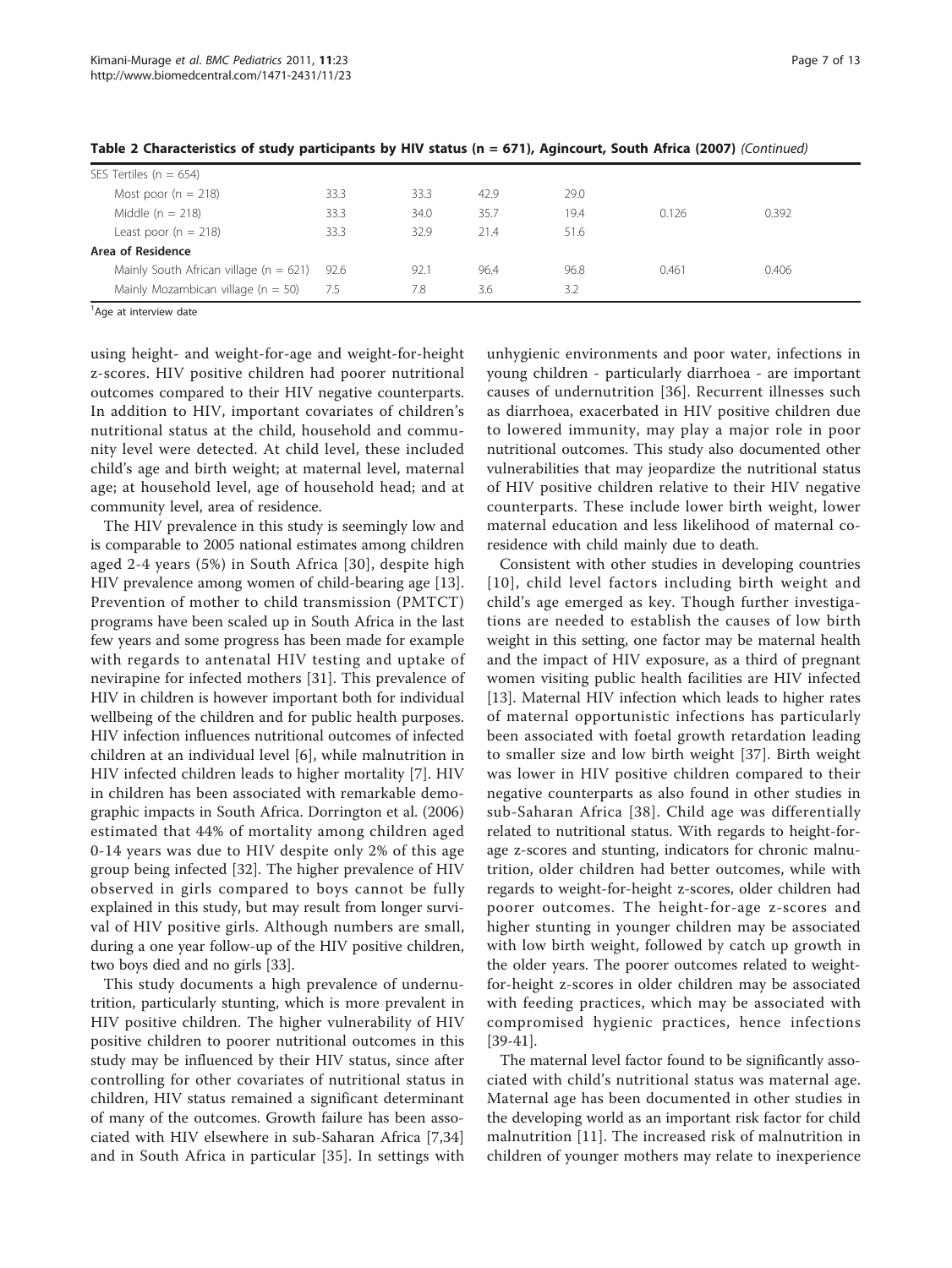|                                                            | $HAZ$ [n = 670]                       |                                               |                                    | Stunting [n stunted = $117$ ]              |  |  |
|------------------------------------------------------------|---------------------------------------|-----------------------------------------------|------------------------------------|--------------------------------------------|--|--|
|                                                            | <b>Univariate Coeff</b><br>[95% CI] P | Multivariate <sup>1</sup> Coeff<br>[95% CI] P | <b>Univariate OR</b><br>[95% CI] P | Multivariate <sup>1</sup> OR<br>[95% CI] P |  |  |
| <b>Child Characteristics</b>                               |                                       |                                               |                                    |                                            |  |  |
| HIV status ( $n = 671$ )                                   |                                       |                                               |                                    |                                            |  |  |
| Negative ( $n = 612$ ) (ref)                               | $\Omega$                              | $\Omega$                                      |                                    |                                            |  |  |
| Positive ( $n = 28$ )                                      | $-0.7$ $[-1.1, -0.2]$ 0.004           | $-0.8$ [ $-1.2$ , $-0.3$ ] 0.001              | 1.9 [0.8, 4.4] 0.142               | 2.3 [0.9, 5.6] 0.075                       |  |  |
| Unknown status ( $n = 31$ )                                | 0.3 [-0.2, 0.7] 0.249                 | 0.2 [-0.2, 0.6] 0.398                         | 0.3 [0.1, 1.4] 0.128               | 0.4 [0.1, 1.6] 0.186                       |  |  |
| Child age $(n = 671)$                                      | $0.2$ [0.2, 0.3] <0.001               | $0.2$ [0.1, 0.3] < 0.001                      | $0.6$ $[0.5, 0.7] < 0.001$         | $0.6$ [0.5, 0.7]<0.001                     |  |  |
| Birth weight ( $n = 522$ )                                 |                                       |                                               |                                    |                                            |  |  |
| Normal; 2.5 kg ( $n = 468$ ) (ref)                         | 0                                     | $\Omega$                                      |                                    |                                            |  |  |
| Low; < $2.5$ kg (n = 54)                                   | $-0.6$ [ $-0.9$ , $-0.3$ ] < 0.001    | $-0.6$ [ $-0.9$ , $-0.3$ ] $< 0.001$          | 2.1 [1.1, 4.0] 0.023               | 1.9 [0.9, 3.8] 0.070                       |  |  |
| <b>Maternal Characteristics</b>                            |                                       |                                               |                                    |                                            |  |  |
| Mother's age ( $n = 659$ )                                 |                                       |                                               |                                    |                                            |  |  |
| 25-34 ( $n = 277$ ) (ref)                                  | $\Omega$                              | $\Omega$                                      |                                    |                                            |  |  |
| $15-24 (n = 207)$                                          | $-0.4$ $[-0.6, -0.2]$ 0.001           | $-0.3$ $[-0.5, -0.1]$ 0.005                   | 1.7 [1.1, 2.7] 0.025               | 1.6 [1.0, 2.6] 0.051                       |  |  |
| $35+ (n = 175)$                                            | 0.0 [-0.2, 0.2] 0.955                 | $-0.1$ $[-0.3, 0.2]$ 0.578                    | 0.8 [0.5, 1.4] 0.501               | 1.1 [0.6, 1.9] 0.851                       |  |  |
| Mother co-residence ( $n = 671$ )                          |                                       |                                               |                                    |                                            |  |  |
| Co-residing ( $n = 650$ ) (ref)                            | 0                                     | $\mathbf 0$                                   |                                    |                                            |  |  |
| Not co-residing $(n = 21)$                                 | 0.6 [0.1, 1.1] 0.019                  | $0.6$ [-0.1, 1.2] $0.082$                     | $0.5$ $[0.1, 2.1]$ $0.340$         |                                            |  |  |
| <b>Household Characteristics</b>                           |                                       |                                               |                                    |                                            |  |  |
| Relationship to child ( $n = 663$ )                        |                                       |                                               |                                    |                                            |  |  |
| Parent ( $n = 283$ ) (ref)                                 | 0                                     | 0                                             |                                    |                                            |  |  |
| Grandparent ( $n = 297$ )                                  | $-0.0$ $[-0.2, 0.2]$ 0.892            | $0.1$ [-0.2, 0.3] 0.503                       | 1.0 [0.7, 1.6] 0.871               |                                            |  |  |
| Other ( $n = 83$ )                                         | $-0.3$ $[-0.6, 0.0]$ $0.057$          | $-0.2$ $[-0.5, 0.1]$ 0.267                    | 1.2 [0.6, 2.2] 0.580               |                                            |  |  |
| <b>Area of Residence</b> $(n = 671)$                       |                                       |                                               |                                    |                                            |  |  |
| Mainly South African Village<br>$(n = 621)$ (ref)          | 0                                     | $\mathbf 0$                                   |                                    |                                            |  |  |
| Mainly Mozambican Village (n = 50) -0.5 [-0.8, -0.1] 0.008 |                                       | $-0.3$ $[-0.7, -0.0]$ 0.062                   | 2.4 [1.3, 4.6] 0.006               | 2.2 [1.1, 4.3] 0.024                       |  |  |

#### <span id="page-7-0"></span>Table 3 Regression analysis of determinants of HAZ and Stunting for children aged 12-59 months (n = 671), Agincourt, South Africa (2007)

1Only indipendent variables significantly associated with the outcome variable of interest at the 10% level of significance in the univariate analysis were included in multivariate analysis. Other independent factors examined include child's sex; place of delivery; nationality, highest education level, and marital/union status of the mother; age, sex and highest education level of household head; household food security; and socio-economic status.

and inadequate child care, or to biological characteristics such as small maternal size with potential for low birth weight and later poor nutritional outcomes.

At the household level, only age of the household head emerged as a predictor of nutritional outcomes associated with both weight-for-age and weight-for-height z-scores. The pathway through which age of the household head may influence nutritional outcomes of the child could be through income and food security of the household. Contrary to expectation, food insecurity did not emerge as an important factor with regards to nutritional status of children in this age category. The lack of association found between food (in)security and nutritional outcomes may relate to food (in)security being a household-level measurement and thus less sensitive than individual-level measurements of child's food intake. Additionally, poor nutritional outcomes may not only be associated with the quantity of food but also the quality, which this study did not assess. Food variety and dietary diversity are limited in

those living in poor socio-economic circumstances in South Africa and are associated with nutritional status of South African children [\[42\]](#page-12-0). Additionally, socio-economic status, a factor associated with nutritional outcomes in other studies in the developing world [[43\]](#page-12-0), was not a significant determinant of nutritional outcomes after controlling for other covariates. This suggests that other factors may be more important in determining the nutritional status of young children in this community. Socio-economic status was estimated using a household asset index as a proxy measure of relative household wealth rather than actual income or expenditure levels, and may not necessarily relate to households' current socio-economic status. However, this method has been shown as valid elsewhere [[21](#page-11-0)].

At the community level, area of residence emerged as a predictor of nutritional outcomes. Area of residence serves as a proxy for various factors at community level, including environmental factors, availability of health care and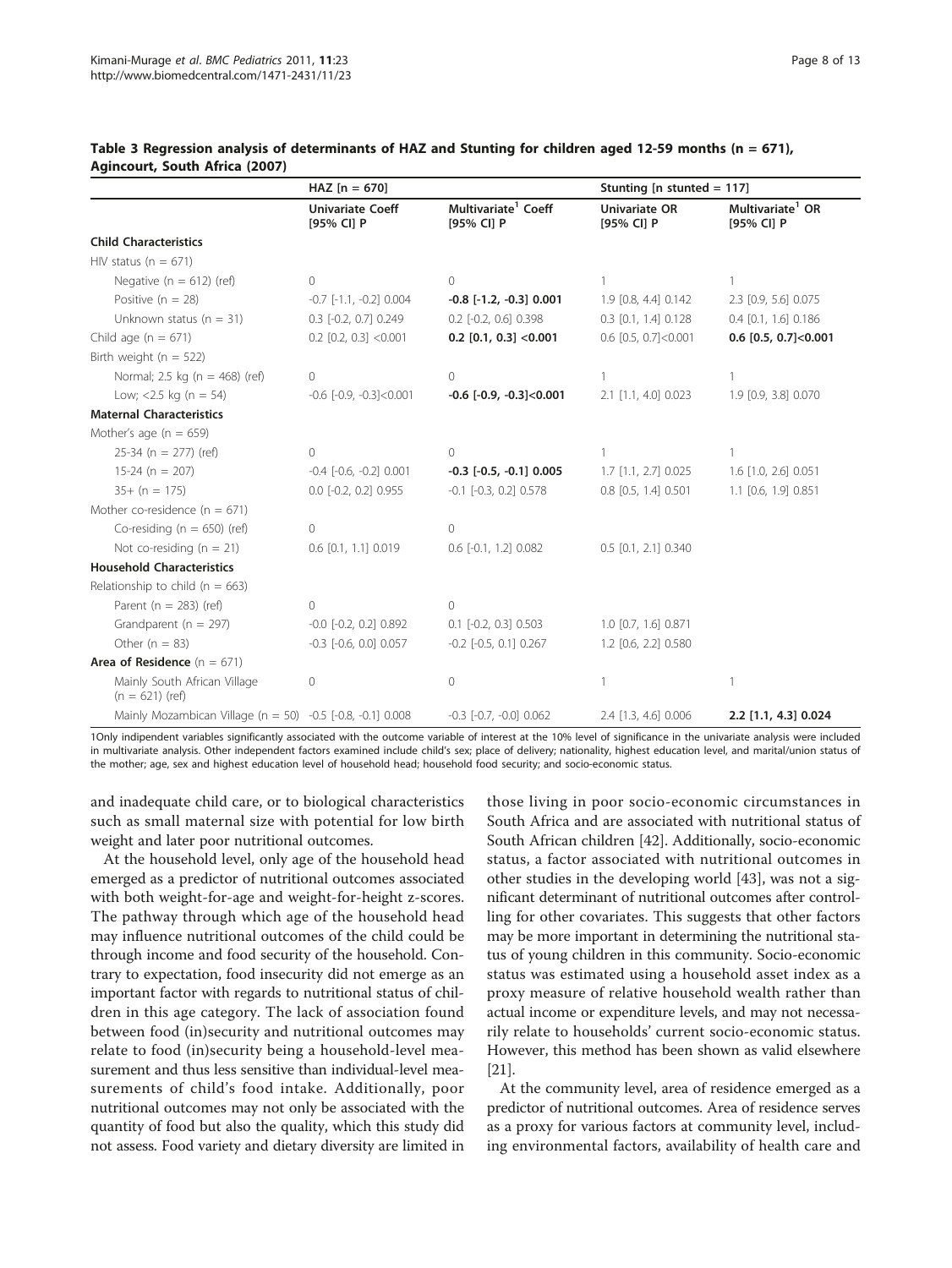|                                                                                                                | $WAZ$ [n = 671]                       |                                               | Underweight [n underweight= 67]    |                                            |  |
|----------------------------------------------------------------------------------------------------------------|---------------------------------------|-----------------------------------------------|------------------------------------|--------------------------------------------|--|
|                                                                                                                | <b>Univariate Coeff</b><br>[95% CI] P | Multivariate <sup>1</sup> Coeff<br>[95% CI] P | <b>Univariate OR</b><br>[95% CI] P | Multivariate <sup>1</sup> OR<br>[95% CI] P |  |
| <b>Child Characteristics</b>                                                                                   |                                       |                                               |                                    |                                            |  |
| HIV status ( $n = 671$ )                                                                                       |                                       |                                               |                                    |                                            |  |
| Negative ( $n = 612$ ) (ref)                                                                                   | $\circ$                               | $\overline{0}$                                | 1                                  | $\mathbf{1}$                               |  |
| Positive ( $n = 28$ )                                                                                          | $-0.7$ $[-1.2, -0.3]$ 0.001           | $-0.7$ [ $-1.2$ , $-0.3$ ] 0.001              | 1.5 [0.5, 4.4] 0.482               | 1.5 [0.5, 4.4] 0.512                       |  |
| Unknown status ( $n = 31$ )                                                                                    | 0.3 [-0.1, 0.7] 0.137                 | $0.2$ [-0.2, 0.6] $0.137$                     | 0.3 [0.0, 2.2] 0.235               | 0.3 [0.0, 2.2] 0.228                       |  |
| Birth weight ( $n = 522$ )                                                                                     |                                       |                                               |                                    |                                            |  |
| Normal; 2.5 kg (n = 468) (ref)                                                                                 | 0                                     | $\circ$                                       | 1                                  | $\mathbf{1}$                               |  |
| Low; < $2.5$ kg (n = 54)                                                                                       | $-0.8$ $[-0.1, -0.5] < 0.001$         | $-0.7$ [ $-1.1$ , $-0.4$ ] <0.001             | 3.1 [1.5, 6.5] 0.002               | 3.1 [1.5, 6.4] 0.002                       |  |
| <b>Maternal Characteristics</b>                                                                                |                                       |                                               |                                    |                                            |  |
| Mother's age ( $n = 659$ )                                                                                     |                                       |                                               |                                    |                                            |  |
| 25-34 (n = 277) (ref)                                                                                          | $\circ$                               | $\circledcirc$                                |                                    |                                            |  |
| $15-24 (n = 207)$                                                                                              | $-0.2$ $[-0.4, -0.0]$ 0.044           | $-0.3$ [ $-0.5$ , $-0.1$ ] 0.011              | 1.0 [0.6, 1.8] 0.955               |                                            |  |
| $35+ (n = 175)$                                                                                                | 0.0 [-0.2, 0.2] 0.979                 | $-0.1$ $[-0.3, 0.2]$ 0.633                    | 0.9 [0.5, 1.6] 0.647               |                                            |  |
| Mother's Education ( $n = 625$ )                                                                               |                                       |                                               |                                    |                                            |  |
| None ( $n = 83$ ) (ref)                                                                                        | $\circ$                               | 0                                             |                                    |                                            |  |
| Some education <completed 0.2="" 0.267<br="" 0.4]="" [-0.1,="" secondary=""><math>(n = 381)</math></completed> |                                       | 0.2 [-0.1, 0.5] 0.269                         | 1.1 [0.6, 2.0] 0.756               |                                            |  |
| Secondary & Tertiary ( $n = 191$ )                                                                             | $0.4$ [0.1, 0.8] 0.007                | 0.3 [-0.0, 0.6] 0.085                         | $0.7$ $[0.3, 1.5]$ $0.362$         |                                            |  |
| Delivery place ( $n = 671$ )                                                                                   |                                       |                                               |                                    |                                            |  |
| Health facility ( $n = 568$ ) (ref)                                                                            | 0                                     | 0                                             |                                    |                                            |  |
| Home $(n = 103)$                                                                                               | $-0.3$ $[-0.5, -0.1]$ 0.019           | $-0.2$ $[-0.5, -0.1]$ 0.284                   | 1.2 [0.6, 2.4] 0.541               |                                            |  |
| <b>Household Characteristics</b>                                                                               |                                       |                                               |                                    |                                            |  |
| Household head Age ( $n = 668$ )                                                                               |                                       |                                               |                                    |                                            |  |
| 35-49 ( $n = 283$ ) (ref)                                                                                      | $\circ$                               | $\mathbf{0}$                                  |                                    |                                            |  |
| $15-34 (n = 74)$                                                                                               | $-0.4$ $[-0.7, -0.1]$ 0.022           | $-0.3$ $[-0.6, -0.0]$ 0.047                   | 1.8 [0.8, 3.9] 0.129               |                                            |  |
| 50+ years ( $n = 311$ )                                                                                        | $-0.2$ $[-0.3, 0.0]$ 0.124            | $-0.1$ $[-0.3, 0.7]$ 0.228                    | 1.1 [0.7, 2.0] 0.637               |                                            |  |
| SES Tertiles ( $n = 654$ )                                                                                     |                                       |                                               |                                    |                                            |  |
| Most poor ( $n = 218$ ) (ref)                                                                                  | $\circ$                               | $\circ$                                       |                                    |                                            |  |
| Middle ( $n = 218$ )                                                                                           | 0.2 [-0.1, 0.4] 0.172                 | 0.0 [-0.2, 0.3] 0.690                         | 0.6 [0.3, 1.2] 0.143               |                                            |  |
| Least poor ( $n = 218$ )                                                                                       | $0.3$ $[0.1, 0.5]$ $0.012$            | $0.1$ [-0.1, 0.3] 0.500                       | 1.0 [0.2, 4.8] 0.971               |                                            |  |
| <b>Area of Residence</b> $(n = 671)$                                                                           |                                       |                                               |                                    |                                            |  |
| Mainly South African Village ( $n = 621$ )<br>(ref)                                                            | 0                                     | $\circ$                                       | 1                                  | $\mathbf{1}$                               |  |
| Mainly Mozambican Village ( $n = 50$ )                                                                         | $-0.5$ $[-0.8, -0.1]$ 0.006           | $-0.3$ $[-0.7, 0.0]$ 0.079                    | 2.1 [1.0, 4.6] 0.054               | 2.0 [0. 9, 4.4] 0.094                      |  |

#### <span id="page-8-0"></span>Table 4 Regression analysis of determinants of WAZ and Underweight for children aged 12-59 months (n = 671), Agincourt, South Africa (2007)

1Only indipendent variables significantly associated with the outcome variable of interest at the 10% level of significance in the univariate analysis were included in multivariate analysis. Other independent factors examined include child's sex and age; child's relationship to household head; nationality, and marital/union status of the mother; mother's co-residence with child; sex and highest education level of household head; and household food security.

support services, and shared cultures. Children living in villages mainly inhabited by people of Mozambican origin had poorer nutritional outcomes. These villages served as refugee settlements during and after the civil war in Mozambique from the early to mid-1980s. Consequently, well over 90% of people living in these villages are of Mozambican origin, whereas they constitute about 30% of inhabitants over the study site as a whole. Though the situation is changing, people in these villages have lived with limited legal recognition without fully being integrated into South African society. The villages have poor

dwellings and infrastructure and are worse off than mainly South African villages with respect to basic services including water, sanitation, electricity and health facilities [[44,45\]](#page-12-0). Other researchers in the study area have also found poorer health outcomes in children living in former Mozambican households [[46\]](#page-12-0). While this study showed that being born to a mother of Mozambican origin does not disadvantage the child with regards to nutritional outcomes, previous work documented significantly higher mortality in children born to Mozambican mothers compared to those born to South African mothers [[47\]](#page-12-0).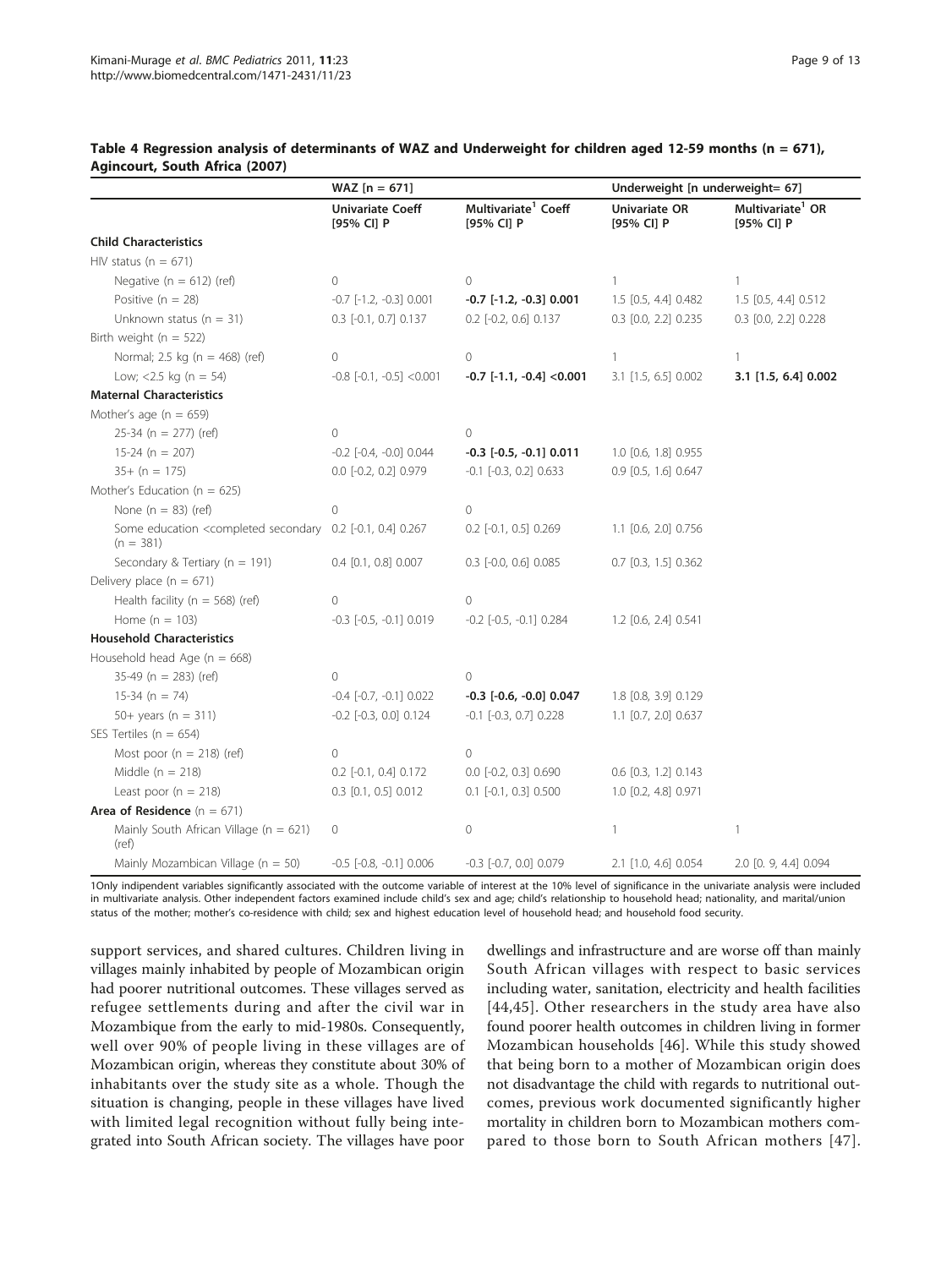<span id="page-9-0"></span>

| Table 5 Regression analysis of determinants of WHZ and wasting for children aged 12-59 months ( $n = 671$ ), |  |
|--------------------------------------------------------------------------------------------------------------|--|
| Agincourt, South Africa (2007)                                                                               |  |

|                                                                              | $WHZ [n = 670]$                       |                                               | Wasting [n wasted = $44$ ]         |                                            |  |
|------------------------------------------------------------------------------|---------------------------------------|-----------------------------------------------|------------------------------------|--------------------------------------------|--|
|                                                                              | <b>Univariate Coeff</b><br>[95% CI] P | Multivariate <sup>1</sup> Coeff<br>[95% CI] P | <b>Univariate</b><br>OR [95% CI] P | Multivariate <sup>1</sup><br>OR [95% CI] P |  |
| <b>Child Characteristics</b>                                                 |                                       |                                               |                                    |                                            |  |
| HIV status ( $n = 671$ )                                                     |                                       |                                               |                                    |                                            |  |
| Negative ( $n = 612$ ) (ref)                                                 | $\circ$                               | $\mathbf{0}$                                  | 1                                  | $\mathbf{1}$                               |  |
| Positive ( $n = 28$ )                                                        | $-0.5$ [ $-1.0$ , $-0.0$ ] $0.047$    | $-0.5$ [ $-1.0$ , 0.1] 0.094                  | 1.7 [0.5, 5.9] 0.395               | 1.9 [0.5, 6.5] 0.333                       |  |
| Unknown status ( $n = 31$ )                                                  | $0.2$ [-0.3, -0.1] $0.322$            | 0.2 [-0.3, 0.7] 0.338                         | 0.48 [0.1, 3.6] 0.471              | 0.5 [0.07, 4.1] 0.560                      |  |
| Child age $(n = 671)$                                                        | $-0.2$ $[-0.3, -0.1]$ 0.001           | $-0.2$ $[-0.3, -0.1]$ 0.001                   |                                    |                                            |  |
| Birth weight ( $n = 522$ )                                                   |                                       |                                               |                                    |                                            |  |
| Normal; 2.5 kg ( $n = 468$ ) (ref)                                           | 0                                     | $\mathbf{0}$                                  |                                    |                                            |  |
| Low; <2.5 kg ( $n = 54$ )                                                    | $-0.7$ [ $-1.1$ , $-0.3$ ]<0.001      | $-0.7$ [ $-1.0$ , $-0.3$ ]<0.001              | 1.8 [0.7, 4.9] 0.248               |                                            |  |
| <b>Maternal Characteristics</b>                                              |                                       |                                               |                                    |                                            |  |
| Mother's Education ( $n = 625$ )                                             |                                       |                                               |                                    |                                            |  |
| None ( $n = 83$ ) (ref)                                                      | 0                                     | $\overline{0}$                                |                                    |                                            |  |
| Some education <completed secondary<br=""><math>(n = 381)</math></completed> | 0.2 [-0.1, 0.5] 0.175                 | $0.2$ [-0.2, 0.5] 0.302                       | 0.8 [0.4, 1.6] 0.459               |                                            |  |
| Secondary & Tertiary ( $n = 191$ )                                           | $0.3$ [-0.0, 0.7] 0.081               | $0.2$ [-0.2, 0.6] 0.300                       | 0.8 [0.4, 2.0] 0.669               |                                            |  |
| Delivery place ( $n = 671$ )                                                 |                                       |                                               |                                    |                                            |  |
| Health facility ( $n = 568$ ) (ref)                                          | 0                                     | $\overline{0}$                                | 1                                  | $\mathbf{1}$                               |  |
| Home $(n = 103)$                                                             | $-0.4$ $[-0.7, -0.1]$ 0.010           | $-0.2$ $[-0.6, -0.1]$ 0.149                   | 2.2 [1.1, 4.4] 0.027               | 2.0 [1.0, 4.1] 0.059                       |  |
| <b>Household Characteristics</b>                                             |                                       |                                               |                                    |                                            |  |
| Household head Age ( $n = 668$ )                                             |                                       |                                               |                                    |                                            |  |
| 35-49 ( $n = 283$ ) (ref)                                                    | $\mathbf 0$                           | $\overline{0}$                                |                                    |                                            |  |
| $15-34$ (n = 74)                                                             | $-0.4$ $[0.7, -0.0]$ 0.034            | $-0.3$ $[-0.7, -0.0]$ 0.066                   | 1.7 [0.6, 4.6] 0.301               |                                            |  |
| 50+ years ( $n = 311$ )                                                      | $-0.2$ $[-0.4, 0.0]$ 0.086            | $-0.2$ $[-0.4, -0.0]$ 0.088                   | 1.6 [0.8, 3.2] 0.175               |                                            |  |
| SES Tertiles ( $n = 654$ )                                                   |                                       |                                               |                                    |                                            |  |
| Most poor ( $n = 218$ ) (ref)                                                | 0                                     | 0                                             |                                    |                                            |  |
| Middle ( $n = 218$ )                                                         | $0.1$ [-0.1, 0.4] 0.363               | $0.1$ [-0.2, 0.3] $0.541$                     | 0.9 [0.4, 1.8] 0.714               |                                            |  |
| Least poor ( $n = 218$ )                                                     | 0.3 [0.0, 0.5] 0.038                  | 0.2 [-0.1, 0.4] 0.241                         | 0.6 [0.3, 1.4] 0.250               |                                            |  |
| <b>Area of Residence</b> $(n = 671)$                                         |                                       |                                               |                                    |                                            |  |
| Mainly South African Village ( $n = 621$ ) (ref)                             |                                       |                                               | 1                                  | 1                                          |  |
| Mainly Mozambican Village ( $n = 50$ )                                       | $-0.3$ $[-0.7, 0.1]$ 0.113            |                                               | 2.6 [1.1, 6.1] 0.033               | 2. 3 [0.9, 5.5] 0.070                      |  |

1Only indipendent variables significantly associated with the outcome variable of interest at the 10% level of significance in the univariate analysis were included in multivariate analysis. Other independent factors examined include child's sex; child's relationship to household head; age, nationality and marital/union status of the mother; mother's co-residence with child; sex and highest education level of household head and household food security.

Community interventions to improve living conditions could contribute to better health and nutritional outcomes in children.

A few limitations of this study are important to note. About a quarter of sampled children did not participate in the study. Though there was no significant variation for most demographic variables examined, non-participants were significantly younger, had younger mothers and were more likely to have a grand-parent as the head of household. Since the study shows that younger children and children of younger mothers were more likely to be stunted and had lower height- and weight-for-age z-scores, non-participation may have underestimated the reported prevalence of stunting and overestimated the reported height- and weight-for-age z-scores.

The sample was drawn from the existing Agincourt HDSS, hence the time lag between data collection for the Agincourt HDSS sampling frame and data collection for the growth survey meant that infants under one year of age were not included. This limitation may have lowered the proportion of children with HIV infection reported in our study, and masked the extent of poor nutritional outcomes in HIV positive children as the most vulnerable children may have died by their first birthday [[48](#page-12-0)]. Further, the bivariate results by HIV status should be interpreted with caution as the small proportion of HIV positive children in our study may bias the associations, in that we may have failed to detect significant associations based on proportions, which may have existed. A further limitation relates to the HIV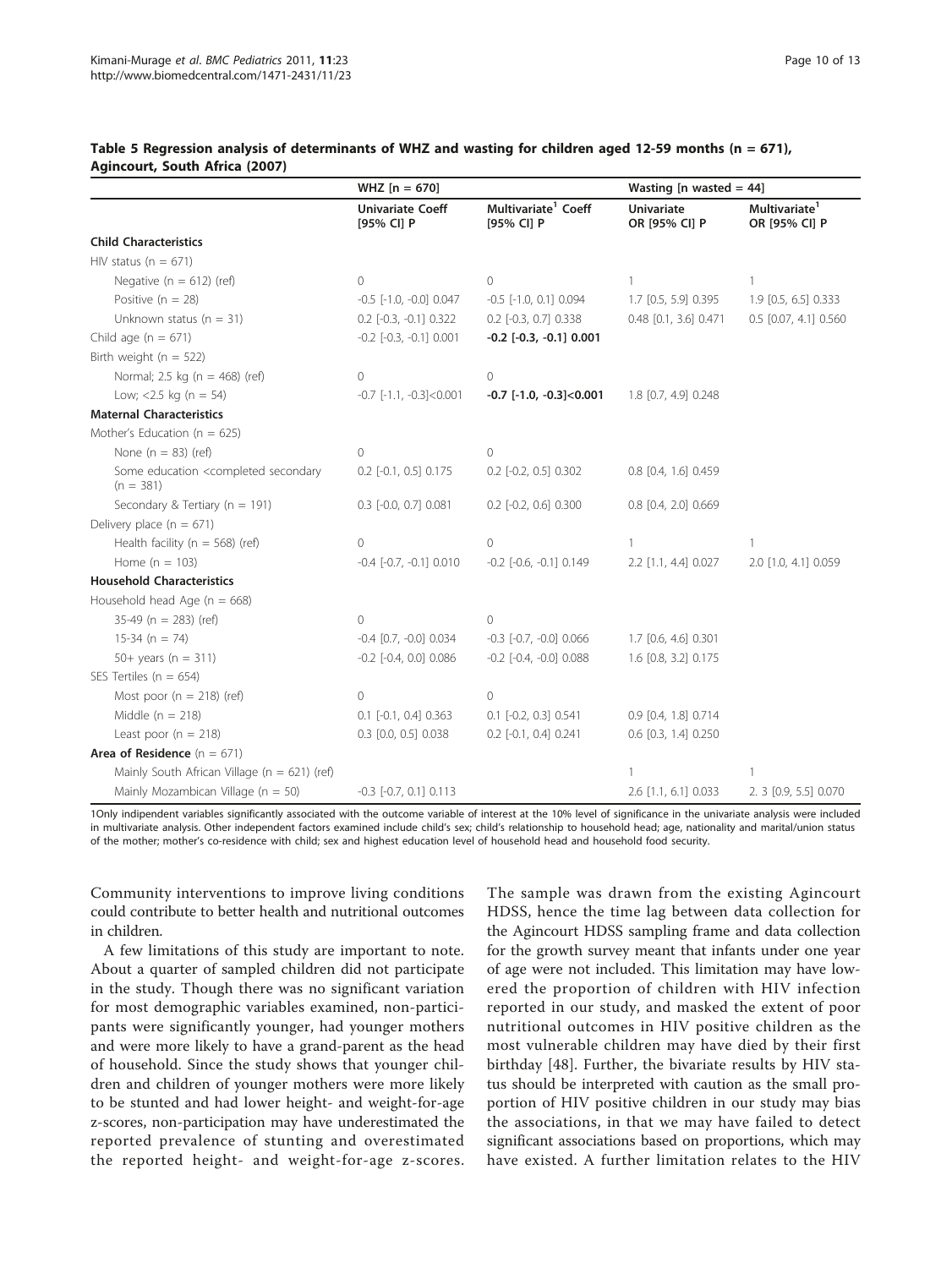tests employed: according to WHO recommendations, antibody tests are appropriate for HIV screening in children aged 18 months and above. As maternal antibodies may still be present in younger children, assays to detect the virus rather than antibodies are recommended for children younger than 18 months [\[29](#page-11-0)]. However, most uninfected HIV-exposed children have lost maternal antibodies by 12 months of age; hence an HIV antibody-positive test at this age may thus be considered indicative of HIV infection [[29](#page-11-0),[49](#page-12-0)]. Since only three children under 18 months of age tested HIV positive in our study, the likelihood of maternal antibodies affecting the results is low. We did not use an elaborate food security status assessment as the tool did not include diverse dimensions of food security. This may have implications on our results, such as the observed lack of association of food security status with nutritional outcomes. Despite these limitations, a few strengths of the study need mention. These relate to the purely random sampling strategy employed and the high response rate for the HIV test (95%). The small proportion of nonresponse for the test was mainly due to labour migration (of decision makers), which, mainly circular rural-urban migration, is widespread in the area and characterise such rural communities of South (and southern) Africa [[17,18\]](#page-11-0).

The findings are important and reinforce the need to focus on the nutritional status of all young children in rural communities, including those infected or exposed to HIV. Effective maternal interventions on nutrition and care of young children are needed. Further, the higher risk of poor nutritional outcomes in children with very young mothers indicates need for communityand school-based education to reduce early pregnancies, and post-school training and job opportunities particularly for girls. We further recommend interventions targeting development of more disadvantaged areas, including improved provision of basic services such as water and sanitation, electricity and other basic infrastructure. Additionally, improved legal and social integration of people of Mozambican origin for example through accelerated provision of identity documents for those who lack these may improve the nutritional status of their children through prompt access to government social grants such as child support grants.

Interventions to improve nutritional outcomes of children infected or exposed to HIV may include improving access to and utilization of PMTCT services and targeted paediatric HIV screening and support to infected children. Despite scale-up of PMTCT programs in South Africa in the last few years [[31\]](#page-11-0), access to and utilization of these services remain a challenge particularly in rural areas [[50,51](#page-12-0)] and are in urgent

need of improvement. Where PMTCT has failed, early detection of HIV positive children is critical for appropriate medical management, reduction of morbidity and mortality and improvement of quality of life [[29](#page-11-0)]. The high level of paediatric HIV test uptake in the study indicates that rapid tests for HIV screening in children are acceptable in this rural community. Further, in a one year qualitative follow-up study [[33](#page-12-0)], most caregivers of HIV positive children reported a positive response to knowing the child's status. This knowledge was said to heighten caregiver's own competency in caregiving and health care seeking. Based on these findings, the negative impact of HIV on the growth of infected children [[7,](#page-11-0)[34\]](#page-12-0), and the estimated high impact of HIV infection on child mortality [[32](#page-12-0)], we recommend paediatric HIV screening at community level for those exposed to HIV or suspected to be at risk for HIV. This may be done using rapid tests with appropriate follow-up measures in the presence of HIV antibodies including definitive testing and support to the mother/caregiver and her family including counselling [\[29\]](#page-11-0). Interventions targeted specifically at HIV positive children could include food supplementation [[34\]](#page-12-0) and antiretroviral treatment [\[52](#page-12-0)].

# Conclusion

This study documents poor nutritional status among children aged 12-59 months and heightened nutritional vulnerability in HIV positive children compared to their HIV negative counterparts. Early paediatric HIV testing of exposed or at risk children, followed by appropriate medical care including antiretroviral treatment and nutritional supplementation to infected children may improve their nutritional status. In addition to HIV status, other child, maternal and community-level characteristics emerge as strong determinants of nutritional outcomes in these children. Interventions that effectively counter malnutrition are paramount if we are to address the sequelae of poor child nutrition: poor cognitive development, reduced human capital, premature mortality and other health consequences [\[2](#page-11-0)-[4\]](#page-11-0).

#### Abbreviations

HDSS: Health and socio-demographic surveillance system; AIDS: Acquired immune deficiency syndrome; ANOVA: Analysis of variance; ART: Antiretroviral therapy/treatment; CI: Confidence interval; HAZ: Height-for-age zscores; HIV: Human immunodeficiency virus; Kg: Kilogram; MDGs: Millennium development goals; P: Probability; PMTCT: Prevention of mother to child transmission of HIV; OR: Odds ratio; SD: Standard deviation; SES: Socioeconomic status; USD: United States dollar; WAZ: Weight-for-age z-scores; WHO: World Health Organization; WHZ: Weight-for-height z-scores.

#### Acknowledgements

We acknowledge funding from the National Research Foundation (NRF) and the Medical Research Council (MRC). The Agincourt health and sociodemographic surveillance system, is funded by the Wellcome Trust, UK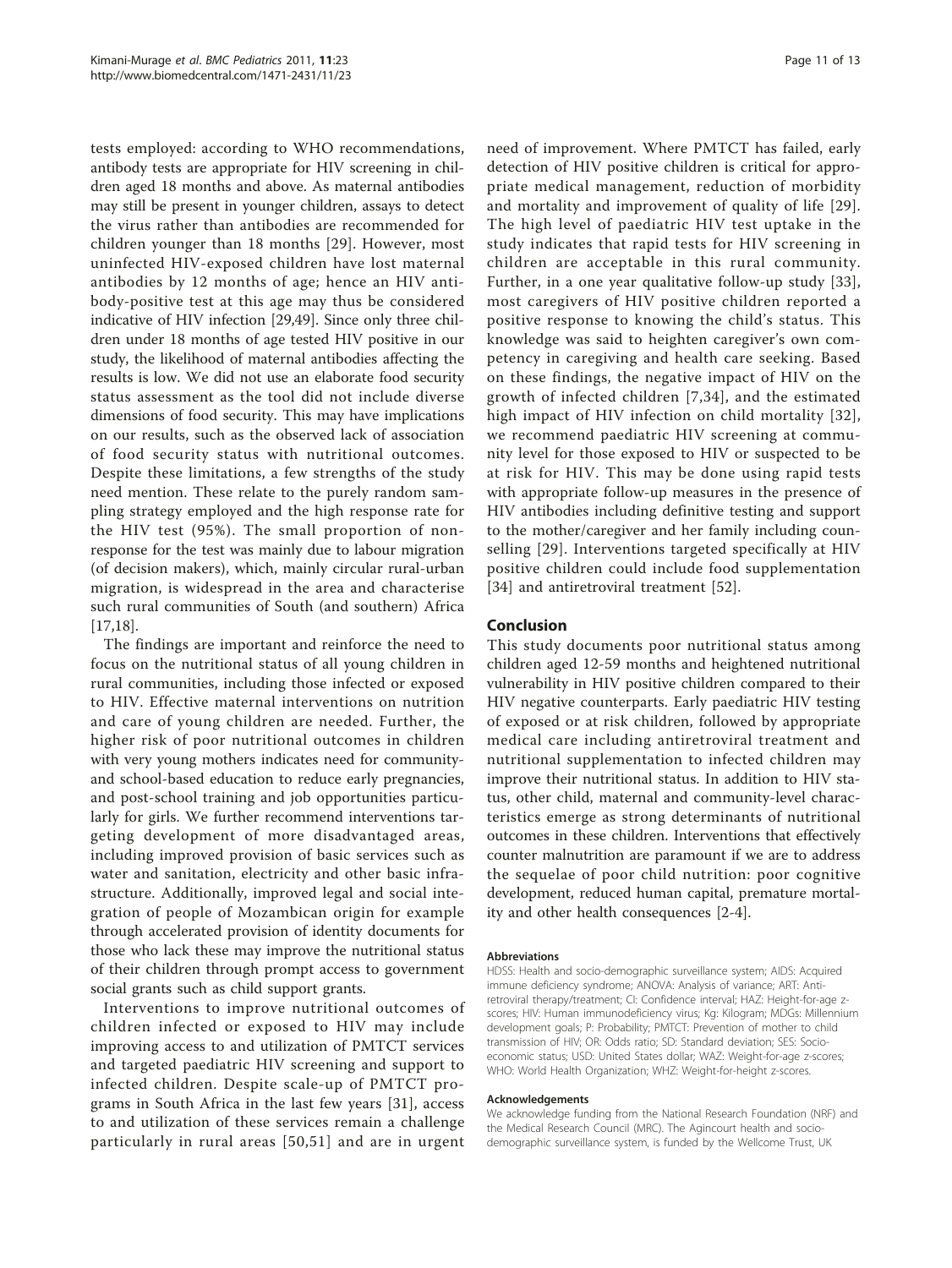<span id="page-11-0"></span>(Grant nos. 058893/Z/99/A and 069683/Z/02/Z) with support from the William and Flora Hewlett Foundation, USA. It is also a member of the INDEPTH Network. Elizabeth Kimani-Murage had a PhD fellowship funded by the William and Flora Hewlett Foundation, USA, while Dr. Shane Norris is on a Wellcome Trust funded research fellowship. We acknowledge the management and data collection teams at the MRC/Wits Rural Public Health and Health Transitions Research Unit (Agincourt); the training and data-entry teams from the Birth-To-Twenty Programme, University of the Witwatersrand, South Africa, funded by the Wellcome Trust, UK (077210/Z/ 05/Z); and the African Population and Health Research Center, Nairobi, Kenya during preparation of this manuscript. We acknowledge Mark Collinson for his technical contribution during design of the study, and Professor Haroon Saloojee for his critical comments.

#### Author details

<sup>1</sup>MRC/Wits Rural Public Health and Health Transitions Research Unit (Agincourt), School of Public Health, Faculty of Health Sciences, University of the Witwatersrand, South Africa. <sup>2</sup>African Population and Health Research<br>Centre (APHRC), Nairobi Kenya. <sup>3</sup>MRC Mineral Metabolism Research Unit, Department of Paediatrics, Faculty of Health Sciences, University of the Witwatersrand, South Africa. <sup>4</sup>Umeå Centre for Global Health Research, Department of Public Health and Clinical Medicine, Umeå University, Umeå, Sweden. <sup>5</sup>INDEPTH Network, Accra, Ghana. <sup>6</sup>School of Public Health, Faculty of Health Sciences, University of the Witwatersrand, South Africa. <sup>7</sup>Department of Paediatrics, University of Cambridge, UK.

#### Authors' contributions

EWK-M: Design of the study, project implementation and management, data management and analysis, writing of the manuscript. Read and approved the final manuscript. **SAN**: Design of the study, overall project management, review of the manuscript. Read and approved final the manuscript. JMP: Design of the study, review of the manuscript. Read and approved the final manuscript. SMT: Design of the study, review of the manuscript. Read and approved the final manuscript. KK-G: Analytic guidance, review of the manuscript. Read and approved the final manuscript. DD: Design of the study, review of the manuscript. Read and approved the final manuscript. FXG: Project implementation and management, review of the manuscript. Read and approved the final manuscript. KK: Design of the study, overall project co-ordination, review of the manuscript. Read and approved the final manuscript.

#### Competing interests

The authors declare that they have no competing interests.

#### Received: 11 December 2009 Accepted: 25 March 2011 Published: 25 March 2011

#### References

- United Nations: The Millennium Development Goals Report. New York: United Nations; 2008.
- 2. Black RE, Allen LH, Bhutta ZA, Caulfield LE, de Onis M, Ezzati M, Mathers C, Rivera J: [Maternal and child undernutrition: global and](http://www.ncbi.nlm.nih.gov/pubmed/18207566?dopt=Abstract) [regional exposures and health consequences.](http://www.ncbi.nlm.nih.gov/pubmed/18207566?dopt=Abstract) Lancet 2008, 371(9608):243-260.
- 3. Victora CG, Adair L, Fall C, Hallal PC, Martorell R, Richter L, Sachdev HS, Maternal Child Undernutrition Study G: [Maternal and child undernutrition:](http://www.ncbi.nlm.nih.gov/pubmed/18206223?dopt=Abstract) [consequences for adult health and human capital.](http://www.ncbi.nlm.nih.gov/pubmed/18206223?dopt=Abstract) Lancet 2008, 371(9609):340-357.
- 4. Grantham-McGregor S, Cheung YB, Cueto S, Glewwe P, Richter L, Strupp B: [Developmental potential in the first 5 years for children in developing](http://www.ncbi.nlm.nih.gov/pubmed/17208643?dopt=Abstract) [countries.](http://www.ncbi.nlm.nih.gov/pubmed/17208643?dopt=Abstract) Lancet 2007, 369(9555):60-70.
- UNAIDS, WHO: AIDS epidemic update. Geneva: UNAIDS & WHO; 2007.
- 6. Wilson D, Pencharz P: Nutritional Care of the chronically ill. Nutrition during infancy: birth to 2 years Cincinnati: Digital Educational Publishing Inc; 1997, 37-46.
- 7. Berhane R, Bagenda D, Marum L, Aceng E, Ndugwa C, Bosch RJ, Olness K: [Growth failure as a prognostic indicator of mortality in pediatric HIV](http://www.ncbi.nlm.nih.gov/pubmed/9200381?dopt=Abstract) [infection.](http://www.ncbi.nlm.nih.gov/pubmed/9200381?dopt=Abstract) Pediatrics 1997, 100(1):E7.
- Hunter LM, Twine W, Patterson L: "Locusts are now our beef": adult mortality and household dietary use of local environmental resources in rural South Africa. Scand J Public Health 2007, 35(Suppl 69):165-174.
- 9. de Waal A, Whiteside A: [New variant famine: AIDS and food crisis in](http://www.ncbi.nlm.nih.gov/pubmed/14568749?dopt=Abstract) [southern Africa.](http://www.ncbi.nlm.nih.gov/pubmed/14568749?dopt=Abstract) Lancet 2003, 362(9391):1234-1237.
- 10. Hien NN, Kam S: [Nutritional status and the characteristics related to](http://www.ncbi.nlm.nih.gov/pubmed/18664729?dopt=Abstract) [malnutrition in children under five years of age in Nghean, Vietnam.](http://www.ncbi.nlm.nih.gov/pubmed/18664729?dopt=Abstract) J Prev Med Public Health 2008, 41(4):232-240.
- 11. Linnemayr S, Alderman H, Ka A: [Determinants of malnutrition in Senegal:](http://www.ncbi.nlm.nih.gov/pubmed/18603490?dopt=Abstract) [Individual, household, community variables, and their interaction.](http://www.ncbi.nlm.nih.gov/pubmed/18603490?dopt=Abstract) Econ hum Biol 2008, 6(2):252-263.
- 12. Pongou R, Ezzati M, Salomon JA: [Household and community](http://www.ncbi.nlm.nih.gov/pubmed/16618370?dopt=Abstract) [socioeconomic and environmental determinants of child nutritional](http://www.ncbi.nlm.nih.gov/pubmed/16618370?dopt=Abstract) [status in Cameroon.](http://www.ncbi.nlm.nih.gov/pubmed/16618370?dopt=Abstract) BMC Public Health 2006, 6:98.
- 13. Department of Health: National HIV and syphilis antenatal seroprevalence survey in South Africa: 2007. Pretoria: Department of Health; 2008.
- 14. Health Sciences Research Council (HSRC) South Africa: Food Security in South Africa: Key Policy Issues for the Medium Term. Integrated Rural and Regional Development, Southern African Regional Poverty Network. Pretoria: HSRC South Africa; 2004.
- 15. Department of Health: National Food Consumption Survey-Fortification Baseline (NFCS-FB):South Africa, 2005. Stellenbosch: Department of Health; 2007.
- 16. Gelb S: Inequality in South Africa: Nature, causes and responses. Johannesburg: The EDGE Institute; 2003.
- 17. Collinson MA, Tollman SM, Kahn K: Migration, settlement change and health in post-apartheid South Africa: triangulating health and demographic surveillance with national census data. Scand J Public Health 2007, 35(Suppl 69):77-84.
- 18. Collinson MA, Tollman SM, Wolff B, Kahn K: [Trends in Internal Labour](http://www.ncbi.nlm.nih.gov/pubmed/20396611?dopt=Abstract) [Migration from Rural Limpopo Province, Male Risk Behaviour, and](http://www.ncbi.nlm.nih.gov/pubmed/20396611?dopt=Abstract) Implications [for the Spread of HIV/AIDS in Rural South Africa.](http://www.ncbi.nlm.nih.gov/pubmed/20396611?dopt=Abstract) J Ethn Migr Stud 2006, 32(4):633-648.
- 19. Kahn K, Tollman SM, Collinson MA, Clark SJ, Twine R, Clark BD, Shabangu M, Gomez-Olive FX, Mokoena O, Garenne ML: Research into health, population and social transitions in rural South Africa: data and methods of the Agincourt Health and Demographic Surveillance System. Scand J Public Health 2007, 35(Suppl 69):8-20.
- 20. Tollman SM, Herbst K, Garenne M, Gear JS, Kahn K: [The Agincourt](http://www.ncbi.nlm.nih.gov/pubmed/10488362?dopt=Abstract) demographic and health study–[site description, baseline findings and](http://www.ncbi.nlm.nih.gov/pubmed/10488362?dopt=Abstract) [implications.](http://www.ncbi.nlm.nih.gov/pubmed/10488362?dopt=Abstract) S Afr Med J 1999, 89(8):858-864.
- 21. Filmer D, Pritchett LH: [Estimating wealth effects without expenditure](http://www.ncbi.nlm.nih.gov/pubmed/11227840?dopt=Abstract) data–[or tears: an application to educational enrollments in states of](http://www.ncbi.nlm.nih.gov/pubmed/11227840?dopt=Abstract) [India.](http://www.ncbi.nlm.nih.gov/pubmed/11227840?dopt=Abstract) Demography 2001, 38(1):115-132.
- 22. Kimani-Murage E, Kahn K, Pettifor J, Tollman S, Dunger D, Gomez-Olive X, Norris S: [The prevalence of stunting, overweight and obesity, and](http://www.ncbi.nlm.nih.gov/pubmed/20338024?dopt=Abstract) [metabolic disease risk in rural South African children.](http://www.ncbi.nlm.nih.gov/pubmed/20338024?dopt=Abstract) BMC Public Health 2010, 10(1):158.
- 23. Lohman TG, Roche AF, Martorell R: Anthropometric standardization reference manual. Champaign, IL: Human Kinetics Books; 1991.
- 24. World Health Organization: WHO Anthro 2005, Beta version Feb 17th, 2006: Software for assessing growth and development of the world's children. Beta version Feb 17th, 2006 Geneva: WHO; 2006.
- 25. WHO Multicentre Growth Reference Study Group: [WHO Child Growth](http://www.ncbi.nlm.nih.gov/pubmed/16817681?dopt=Abstract) [Standards based on length/height, weight and age.](http://www.ncbi.nlm.nih.gov/pubmed/16817681?dopt=Abstract) Acta Paediatr Suppl 2006, 450:76-85.
- 26. World Health Organisation (WHO): WHO Child Growth Standards: Methods and development: Length/height-for-age, weight-for-age, weight-for-length, weight-for-height and body mass index-for-age. Geneva: WHO; 2006.
- 27. Habicht J, Martorell R, Yarbrough C, Malina R, Klein R: [Height and weight](http://www.ncbi.nlm.nih.gov/pubmed/4132271?dopt=Abstract) [standards for preschool children. How relevant are ethnic differences in](http://www.ncbi.nlm.nih.gov/pubmed/4132271?dopt=Abstract) [growth potential?](http://www.ncbi.nlm.nih.gov/pubmed/4132271?dopt=Abstract) Lancet 1974, 1(7858):611-614.
- 28. World Health Organisation (WHO): Physical status: the use and interpretation of anthropometry. WHO Technical Report Series 854 Geneva: WHO; 1995.
- 29. World Health Organization: Antiretroviral therapy of HIV infections in infants and children in resource-limited settings: Towards Universal Access. Geneva: WHO; 2006.
- 30. Shisana O, Rehle T, Simbayi LC, Parker W, Zuma K, Bhana A, Connolly C, Jooste SVP: South African national HIV prevalence, HIV incidence, behaviour and communication survey, 2005. Cape Town: HSRC Press; 2005.
- 31. Barron P, Day C, Monticelli F, eds: The District Health Barometer 2006/07. Durban: Health Systems Trust; 2007.